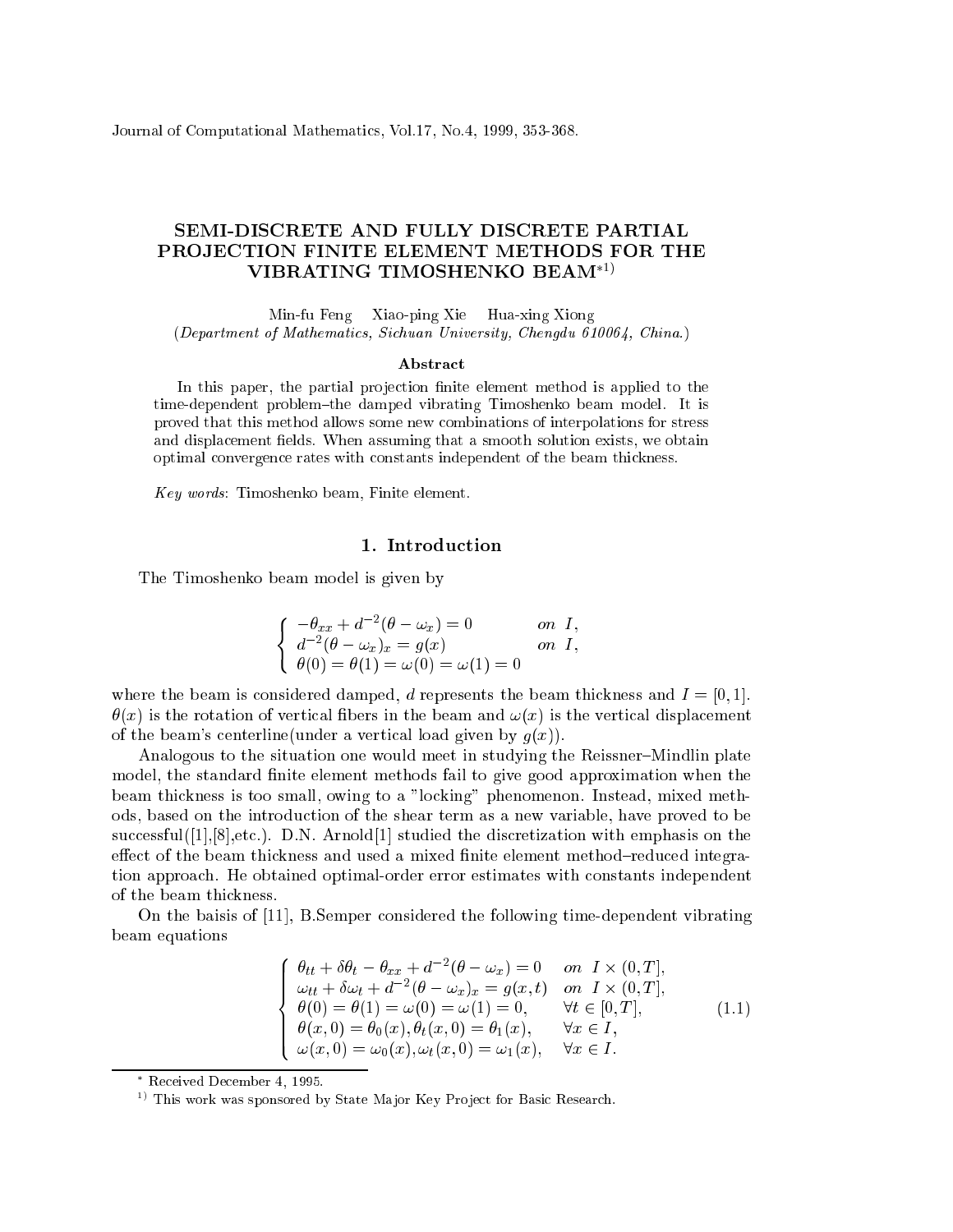Where  $\delta$  represents a damping constant.

B.Semper dis
ussed some semi-dis
rete and fully dis
rete approximations for this model.Following Arnold's idea, he also obtained optimal-order error estimates with onstants independent of the beam thi
kness under the assumption of the regularity of the solution of  $(1.1)$ , which we will derive in this paper(see Theorem 3.1).

As we have known, in studying of the Reissner–Mindlin plate model, Prof. Zhou Tianxiao [15] proposed a new mixed method: PPM-Partial projection method of finite element discretizations, which has attracted more and more researchers' interest $[2,7]$ . In omparison with Galerkin formulations, this method enhan
ed stability and is promising for the plate and shell problems. In this paper, we extend the idea of PPM to the time-dependent problem. Semi-dis
rete and fully dis
rete s
hemes are proposed for the vibrating beam model (1.1). As desired, this method allows some new ombinations of interpolations for stress and displacement fields, and, when assuming a smooth solution, we obtain optimal-order error estimates with onstants independent of the beam thi
kness .

We now give the arrangements of this paper.In section 2 some notations are collected and variational formulations are presented.In se
tion 3 a prioi estimates are derived 3.In the following se
tion new variational formulations are given. In the last two se
tions semi-dis
rete approximations and fully dis
rete approximations are onsidered and their onvergen
e are analysed .

Throughout this paper we denote by  $C$  a constant independent of  $h$  and  $d$ , which may be different at its each occurrence.

### 2. Notations and the Original Variational Formulations

At first we introduce some notations. We will use the standard notations for the Sobolev spaces  $H^r$  and  $H_0^r$  with norm  $||\cdot||_r$ , with  $H^0 = L^2$ . The  $L^2$ -inner product is denoted by

$$
(f,g) = \int_0^1 f(x)g(x)dx.
$$

Furthermore we denote the dual space of  $H^{-r}$  by  $H^r$ . For any vectors  $\Psi = \lt$  $\psi_1, \psi_2 > \Phi = \langle \phi_1, \phi_2 \rangle \in [H^r]^2$ , we interpret

$$
(\Psi, \Phi) = (\psi_1, \phi_1) + (\psi_2, \phi_2),
$$

$$
||\Psi||_r^2 = (\Psi, \Psi)_r \equiv (\psi_1, \psi_1)_r + (\psi_2, \psi_2)_r = ||\psi_1||_r^2 + ||\psi_2||_r^2,
$$

(here  $(\cdot, \cdot)_r$  represents the  $|H^r|^2$ -inner product). We also define the following bilinear forms (for abbreviation, we denote  $H_0^{\circ}(I) = H_0^{\circ}, L^{\circ}(I) = L^{\circ}$  in what follows):  $\Gamma$ OT  $\leq \Psi$ ,  $\Psi \geq \in [H_0] \times [H_0]$ ,  $a(\Psi, \Psi) \equiv ((\psi_1)_x, (\psi_1)_x)$  $\Gamma$ Or  $\leq \Psi, \eta > \in [H_0^-]^{-} \times L^{-}, 0(\eta, \Psi) = (\eta, \psi_1 - (\psi_2)_x),$ For  $\langle \Psi, \Psi \rangle \in [H_0^-]^{-} \times [H_0^-]^{-}$ ,  $c(\Psi, \Psi) \equiv (\psi_1 - (\psi_2)_x, \psi_1 - (\psi_2)_x),$ 

Given any Banach space V with norm  $||\cdot||_V$ , for any  $v : [0,T] \to V$  which is Lebesgue integrable, we define the norms

$$
||v||_{L^p(0,T;V)} = (\int_0^T ||v(\cdot,t)||_V^p dt)^{1/p}, \ p = 1,2
$$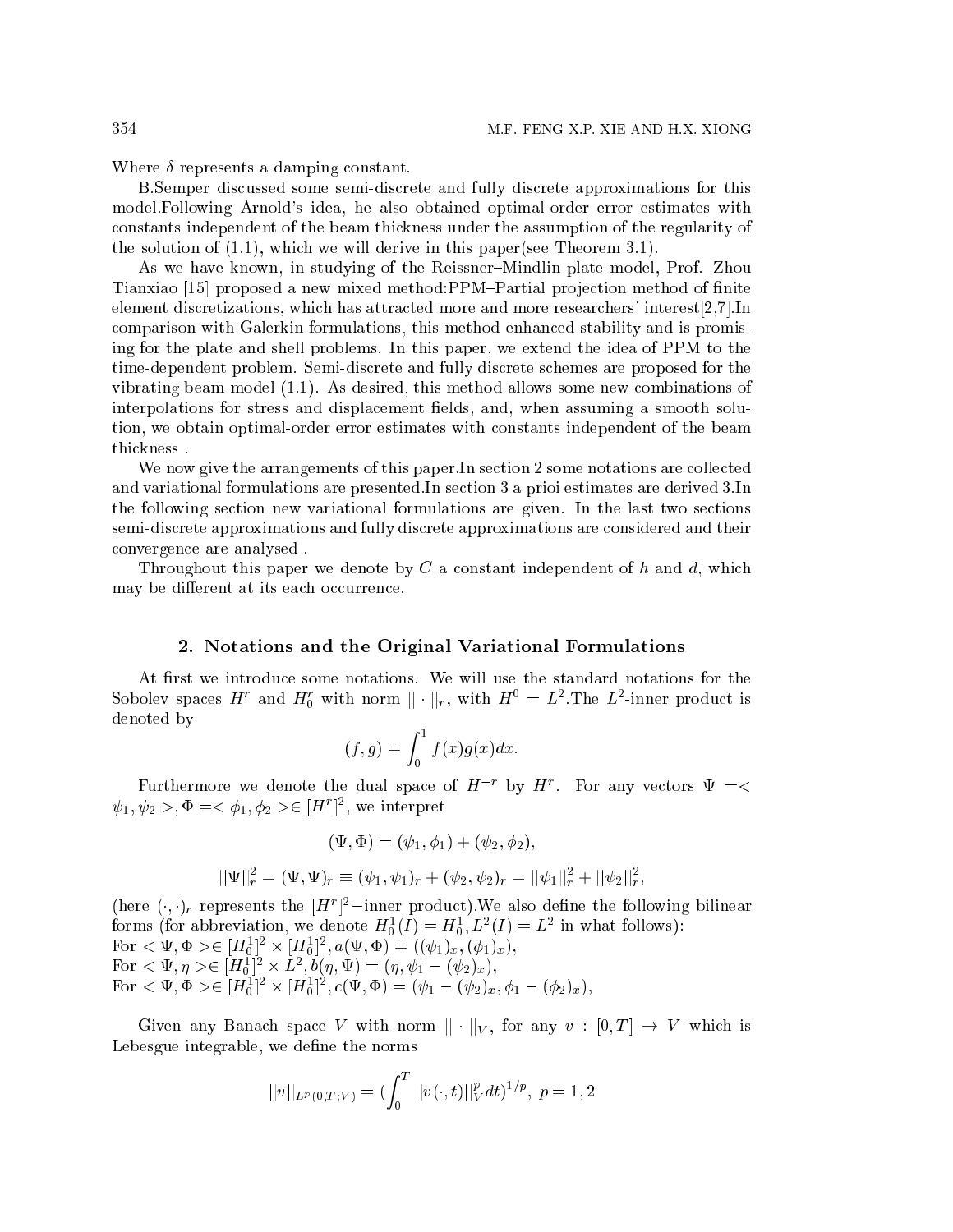$$
||v||_{L^{\infty}(0,T;V)} = \sup_{0 \leq t \leq T} ||v(\cdot,t)||_V
$$

We also use the notation

$$
|v||_r(t) = ||v(\cdot,t)||_r.
$$

We define the following Banach spaces:

$$
L^{p}(0,T;V) = \{v : [0,T] \to V, ||v||_{L^{p}(0,T;V)} < \infty\}, \ p = 1,2,\infty
$$

The standard variational formulations of  $(1.1)$  can now be written as: Given  $g(x,t) \in L^2(0,T;H^{-1})$ , find  $\Phi(x,t) = \langle \theta(x,t), \omega(x,t) \rangle \in L^2(0,T;[H_0^1]^2)$  such that  $\Phi_t, \Phi_{tt} \in L^2(0, T; [H^{-1}]^2)$  and

$$
\begin{cases}\n(\Phi_{tt}, \Psi) + \delta(\Phi_t, \Psi) + a(\Phi, \Psi) + d^{-2}c(\Phi, \Psi) = G(\Psi), & \forall \Psi \in [H_0^1]^2 \\
(\Phi(\cdot, 0), \Psi) = (\Phi_0, \Psi), & \forall \Psi \in [H_0^1]^2 \\
(\Phi_t(\cdot, 0), \Psi) = (\bar{\Phi}_0, \Psi), & \forall \Psi \in [H_0^1]^2 \\
\Phi_0 = \langle \theta_0, \omega_0 \rangle, \bar{\Phi}_0 = \langle \theta_1, \omega_1 \rangle,\n\end{cases}
$$
\n(2.1)

where  $G(\Psi) \equiv (q, \psi_2)$ .

If we introduce the auxiliary shear variable

$$
\lambda(x,t):=d^{-2}(\phi_1-(\phi_2)_x)
$$

which is related to the shear stress, we get the mixed variational formulations of  $(1.1)$ : Given  $g(x, t) \in L^2(0, T; H^{-1})$ , find  $\lt \phi$ ,  $\lambda > \in L^2(0, T; [H_0^1]^2 \times L^2)$  such that  $\Phi_t, \Phi_{tt} \in L^2(0, T; [H^{-1}]^2)$  and

$$
\begin{cases}\n(\Phi_{tt}, \Psi) + \delta(\Phi_t, \Psi) + a(\Phi, \Psi) + b(\lambda, \Psi) = G(\Psi), & \forall \Psi \in [H_0^1]^2 \\
b(\eta, \Phi) - d^2(\lambda, \eta) = 0, & \forall \eta \in L^2 \\
(\Phi(\cdot, 0), \Psi) = (\Phi_0, \Psi), & \forall \Psi \in [H_0^1]^2 \\
(\Phi_t(\cdot, 0), \Psi) = (\bar{\Phi}_0, \Psi), & \forall \Psi \in [H_0^1]^2\n\end{cases}
$$
\n(2.2)

## 3. Regularity Result

To assert that the problem  $(2.1)($ also  $(2.2))$  is well posed, we will prove the following regularity result:

**Theorem 3.1.** Let  $\Phi = \langle \phi_1(x,t), \phi_2(x,t) \rangle$  be the solution of the problem  $(2.1), \Phi_t$ ,  $\Phi_{tt} \in L^{\infty}(0,T; L^2)$ . Then for any  $t \in (0,T]$ , there exists a constant C independent of h  $and d such that:$ 

$$
||\phi_1||_2 + ||\phi_2||_2 + d^{-2}||\phi_1 - (\phi_2)_x||_1 \le C \tag{3.1}
$$

To prove this theorem, we first cite a lemma proved by D.N.Arnold [1]:

**Lemma 3.1.** Let  $F, G \in H^{-1}, 0 < d \le 1$ . Then there exists a unique pair of functions  $\langle \phi_1, \phi_2 \rangle \in [H_0^1]^2$  such that

$$
((\phi_1)_x, (\psi_1)_x) + d^{-2}(\phi_1 - (\phi_2)_x, \psi_1 - (\psi_2)_x) = \langle F, \psi_1 \rangle + \langle G, \psi_2 \rangle,
$$

for any  $\langle \psi_1, \psi_2 \rangle \in V^2 \subseteq [H_0^1]^2$ . Moreover, for  $p = 0, 1, \dots$ , there exists a constant C dependent on  $p$  such that

$$
||\phi_1||_{p+1} + ||\phi_2||_{p+1} + d^{-2}||\phi_1 - (\phi_2)_x||_p \le C(||F||_{p-1} + ||G||_{p-1}).
$$
 (3.2)

355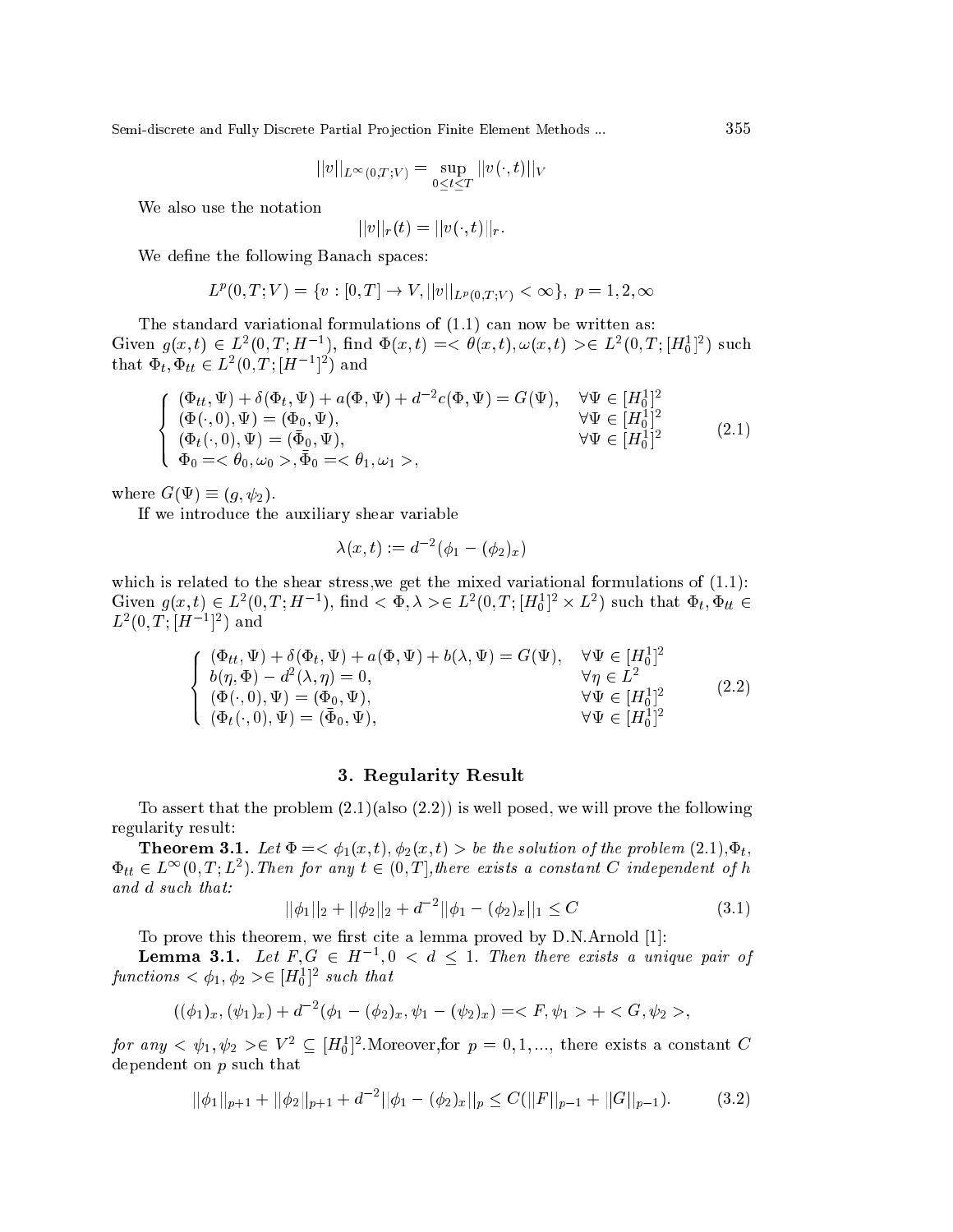Now we take two steps to prove Theorem 3.1:  $\mathcal{S}$ tep 1.to bound  $||\Psi_t||_{L^{\infty}(0,T;L^2)}$  and  $||\Psi_{tt}||_{L^{\infty}(0,T;L^2)}$ .

Let  $\Psi = \Phi_t$  in (2.1), then we have

$$
(\Phi_{tt}, \Phi_t) + \delta(\Phi_t, \Phi_t) + a(\Phi, \Phi_t) + d^{-2}c(\Phi, \Phi_t) = G(\Psi_t)
$$

or equivalently

$$
\frac{d}{dt}||\Phi_t||_0^2 + 2\delta||\Phi_t||_0^2 + \frac{d}{dt}||(\phi_1)_x||_0^2 + d^{-2}\frac{d}{dt}||\phi_1 - (\phi_2)_x||_0^2 = 2 < g, (\phi_2)_t > \tag{3.3}
$$

Integrate  $(3.3)$  from 0 to t, we have

$$
\begin{aligned}\n&||\Phi_t||_0^2(t) + 2\delta \int_0^t ||\Phi_t||_0^2 + ||(\phi_1)_x||_0^2(t) \\
&+ d^{-2}||\phi_1 - (\phi_2)_x||_0^2(t) \\
&= ||\Phi_t||_0^2(0+) + ||(\phi_1)_x||_0^2(0+) + 2 \int_0^t < g, (\phi_2)_t > \\
&+ d^{-2}||\phi_1 - (\phi_2)_x||_0^2(0+) \end{aligned} \tag{3.4}
$$

Now we estimate the last term of  $(3.4)$ . The B-B condition(Lemma 5.3)and  $(2.1)$ imply that  $\sim$ 

$$
d^{-2}||\phi_1 - (\phi_2)_x||_0^2(t) = ||\lambda||_0(t)
$$
  
\n
$$
\leq \frac{1}{\beta_0} \sup_{\Psi} \frac{b(\lambda, \Psi)}{||\Psi||_1} = \frac{1}{\beta_0} \sup_{\Psi} \frac{1}{||\Psi||_1} [-(\Phi_{tt}, \Psi) - \delta(\Phi_t, \Psi) - a(\Phi, \Psi) + G(\Psi)]
$$
  
\n
$$
\leq \frac{1}{\beta_0} [||\Phi_{tt}||_0(t) + \delta||\Phi_t||_0(t) + ||(\phi_1)_x||_0(t) + ||g||_{L^{\infty}(0,T;H^{-1})}]
$$
  
\nThen we have

 $\mathbf{r}$ 

$$
d^{-2}||\phi_1 - (\phi_2)_x||_0^2(0+) \leq \frac{1}{\beta_0} [||\Phi_{tt}||_0(0+) + \delta||\Phi_t||_0(0+) + ||(\phi_1)_x||_0(0+) + ||g||_{L^{\infty}(0,T;H^{-1})}]
$$

Note that  $\delta > 0, d > 0$ , by (3.4) we have(assuming  $d \in (0, 1)$ )

$$
||\Phi_t||_0^2(t) \le C + 2T||g||_{L^{\infty}(0,T;H^{-1})}||\Phi_t||_{L^{\infty}(0,T;L^2)}
$$

where C is dependent on  $\theta$ ,  $||\Psi_t||0(0+), ||(\Psi_1)_x||0(0+), ||g||_L^{\infty}(0,T;H^{-1}), ||\Psi_t||0(0+).$ 

so we get

$$
||\Phi_t||_{L^{\infty}(0,T;L^2)} \leq C,\t\t(3.5)
$$

where  $C$  is independent of  $h$  and  $d$ .

Now differentiate the first equation of (2.1) with respect to t and let  $\Psi = \Phi_{tt}$ , Similarly we have

$$
||\Phi_{tt}||_{L^{\infty}(0,T;L^2)} \leq C,
$$
\n(3.6)

where  $C$  is also independent of  $h$  and  $d$ . Step 2: from (2.1) we have

$$
((\phi_1)_x, (\psi_1)_x) + d^{-2}(\phi_1 - (\phi_2)_x, \psi_1 - (\psi_2)_x)
$$
  
= -((\phi\_1)\_tt + \delta(\phi\_1)\_t, \psi\_1) - ((\phi\_2)\_tt + \delta(\phi\_2)\_t, \psi\_2) +  $g, \psi_2 >$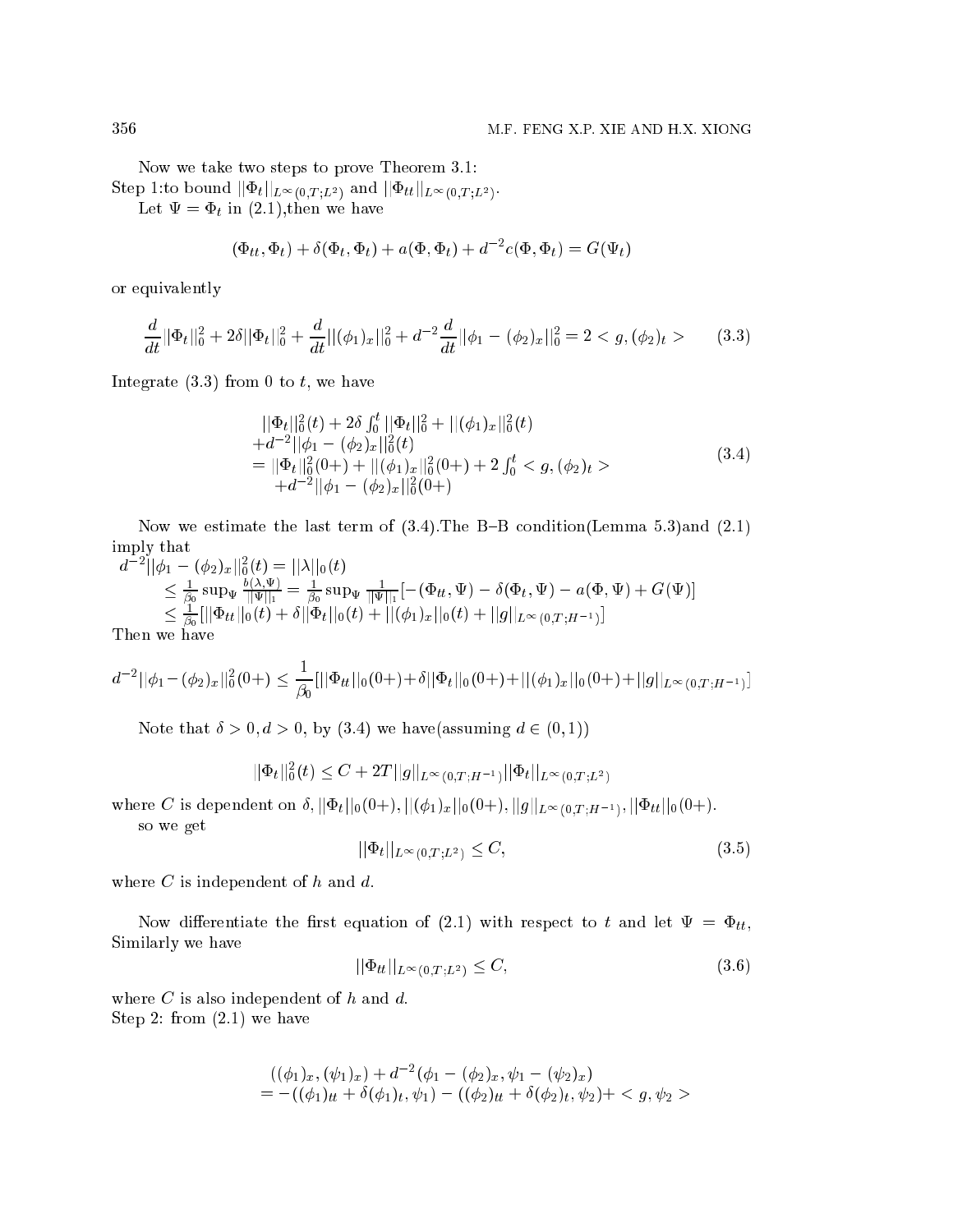Denote

$$
-((\phi_1)_{tt} + \delta(\phi_1)_t, \psi_1) = \langle F, \psi_1 \rangle
$$

and

$$
-((\phi_2)_{tt} + \delta(\phi_2)_t, \psi_2) + \langle g, \psi_2 \rangle = \langle G, \psi_2 \rangle
$$

then by virtue of triangle inequality and Lemma 3.1 we get(taking  $p = 1$ )

$$
\begin{aligned}\n&||\phi_1||_2(t) + ||\phi_2||_2(t) + d^{-2}||\phi_1 - (\phi_2)_x||_1(t) \\
&\leq C(||F||_0 + ||G||_0) \\
&\leq C(||\Phi_{tt}||_0 + \delta||\Phi_t||_0 + ||g||_0) \\
&\leq C(||\Phi_t||_{L^{\infty}(0,T;L^2)} + \delta||\Phi_{tt}||_{L^{\infty}(0,T;L^2)} + ||g||_{L^{\infty}(0,T;L^2)}) \\
&\leq C(\delta, ||\bar{\Phi}_0||_1, ||\bar{\Phi}_0||_1, ||g||_{L^{\infty}(0,T;L^2)}, ||g_t||_{L^{\infty}(0,T;H^{-1})}, ||g||_{L^{\infty}(0,T;H^{-1})})\n\end{aligned}
$$

This completes the proof. $\Box$ 

### 4. New Variational Formulations of the Problem

To begin with, we introduce a weighted factor  $\alpha$  which is generally assumed to be in  $(0,1]$ . The new variational formulations equivalent to  $(2.2)$  are presented as follows:  $\texttt{r}$  ma  $<\Psi, \land>\in L^-(0,1\,;[H_0^-]\times L^-)$  such that

$$
(\Phi_{tt}, \Psi) + \delta(\Phi_t, \Psi) + B_1(\Phi, \lambda; \Psi, \eta) = G(\Psi), \ \forall \langle \Psi, \eta \rangle \in [H_0^1]^2 \times L^2,
$$
\n(4.1)

 $-1$ ,  $-1$ ,  $-1$ ,  $-1$ ,  $-1$  $\mathcal{L} = a(\Psi, \Psi) + \alpha c(\Psi, \Psi) + (1 - \alpha a^{-1})a^{-1}(\lambda, \eta) + (1 - \alpha a^{-1})b(\lambda, \Psi) - b(\eta, \Psi)$  $= ((\varphi_1)_x, (\psi_1)_x) + \alpha (\varphi_1 - (\varphi_2)_x, \psi_1 - (\psi_2)_x) + (1 - \alpha a) a (\lambda, \eta)$  $(-1 - \alpha a)$   $(\eta, \varphi_1 - (\varphi_2)_x) - (\lambda, \psi_1 - (\psi_2)_x)$ 

or equivalently

$$
\begin{cases}\n(\Phi_{tt}, \Psi) + \delta(\Phi_t, \Psi) + a(\Phi, \Psi) + \alpha c(\Phi, \Psi) \\
+ (1 - \alpha d^2) b(\lambda, \Psi) = G(\Psi), \\
-(1 - \alpha d^2)[b(\eta, \Phi) - d^2(\lambda, \eta)] = 0\n\end{cases}
$$
\n(4.2)

with onditioons

$$
\begin{cases}\n(\Phi(\cdot,0),\Psi) = (\Phi_0,\Psi), & \forall \Psi \in [H_0^1]^2 \\
(\Phi_t(\cdot,0),\Psi) = (\bar{\Phi}_0,\Psi), & \forall \Psi \in [H_0^1]^2\n\end{cases}
$$
\n(4.3)

#### 5. Semi-Dis
rete Approximations and Convergen
e Analysis

For our numerical methods, we assume  $I$  is partitioned quasiuniformly by a sequence of grids  $\Gamma_h$ :

 $0 = x_0 \leq x_1 \leq x_2 \leq \ldots \leq x_n = 1$ 

su
h that for any grid

$$
C\min_{i}(x_{i+1} - x_i) \geq h = \max_{i}(x_{i+1} - x_i),
$$

where C is independent of h and the partition. On such a partition, we define  $T_i$  =  $[x_i, x_{i+1}]$  and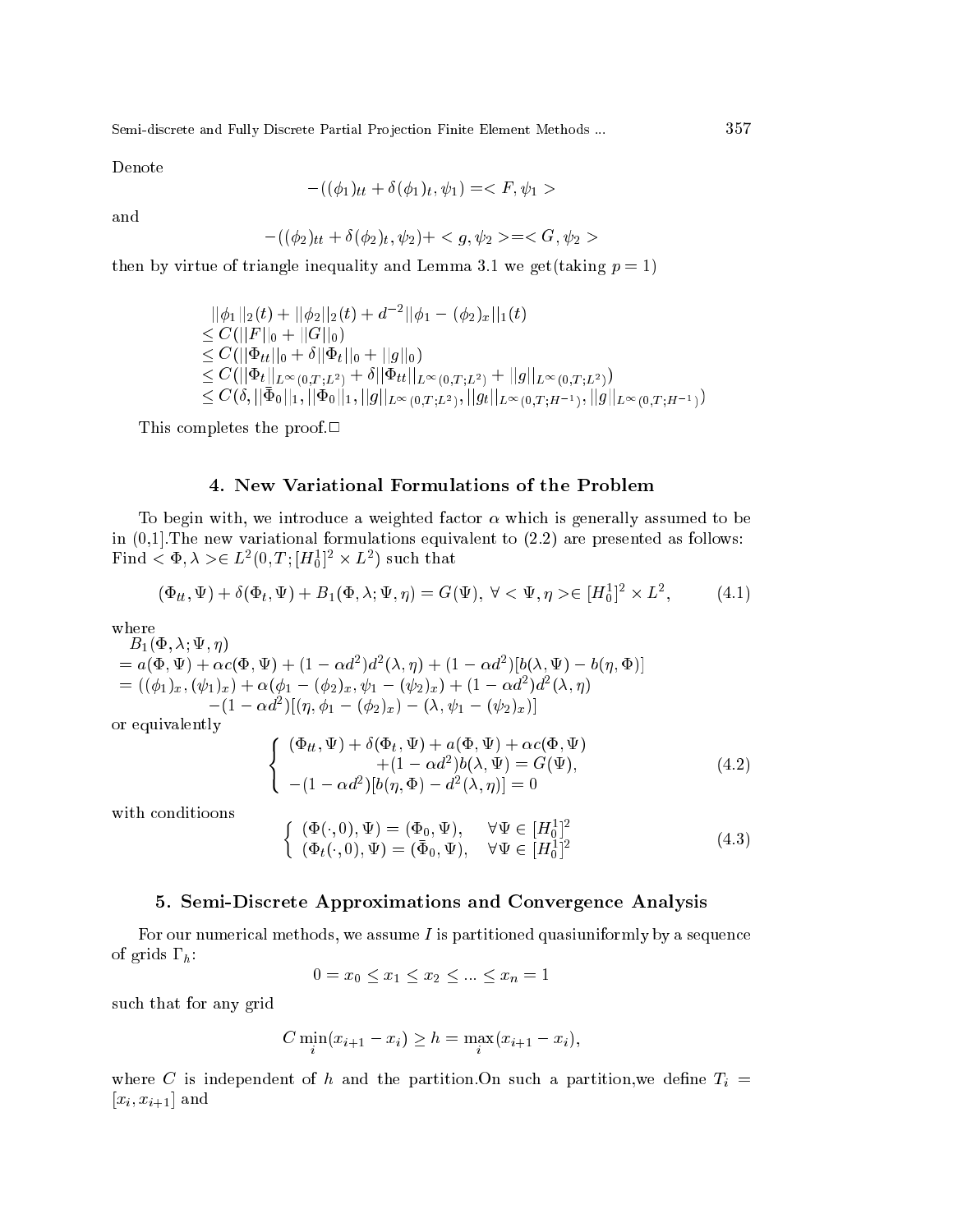$$
V_{1,h} = \{ v \in H_0^1(I) : v|_{T_i} \in P_K, i = 0, 1, ..., n-1 \}
$$
  
\n
$$
V_{2,h} = \{ v \in H_0^1(I) : v|_{T_i} \in P_L, i = 0, 1, ..., n-1 \}
$$
  
\n
$$
W_h = \{ w \in L^2(I) : w|_{T_i} \in P_J, i = 0, 1, ..., n-1 \}
$$

where  $F_K$ ,  $F_L$  and  $F_J$  are polynomials of degrees at most  $K, L$  and  $J$ , respectively. Based on  $(4.1)$  or  $(4.2)$ , we present a semi-discrete approximation scheme:

For a fixed  $t \in (0,T]$  , find  $\langle \Phi^h(\cdot,t), \lambda^h(\cdot,t) \rangle \in [V_{1,h} \times V_{2,h}] \times W_h$  such that:

$$
(\Phi_{tt}^h, \Psi) + \delta(\Phi_t^h, \Psi) + B_1(\Phi^h, \lambda^h; \Psi, \eta) = G(\Psi),
$$
  

$$
\forall < \Psi, \eta > \in [V_{1,h} \times V_{2,h}] \times W_h
$$
 (5.1)

with the conditions

$$
\begin{cases}\n(\Phi(\cdot,0) - \Phi_0, \Psi) = 0, & \forall \Psi \in V_{1,h} \times V_{2,h}, \\
(\Phi_t(\cdot,0) - \bar{\Phi}_0, \Psi) = 0, & \forall \Psi \in V_{1,h} \times V_{2,h}\n\end{cases}
$$
\n(5.2)

or equivalently

$$
(\Phi_{tt}^h, \Psi) + \delta(\Phi_t^h, \Psi) + a(\Phi^h, \Psi) + \alpha c(\Phi^h, \Psi)
$$
  
 
$$
+ (1 - \alpha d^2)b(\lambda^h, \Psi) = G(\Psi),
$$
 (5.3*a*)

$$
-(1 - \alpha d^2)[b(\eta, \Phi^h) - d^2(\lambda^h, \eta)] = 0
$$
\n(5.3*b*)

The existence and uniqueness of the finite element solution of  $(5.1)$  are trivial. Most of our work is about the error estimates.

At first we introduce an auxiliary steady-state Galerkin problem:  $\mathbf{r}$  mu  $\leq \Psi, \lambda \geq \in [V_{1,h} \times V_{2,h}] \times W_h$  such that:

$$
B_1(\hat{\Phi}, \hat{\lambda}; \Psi, \eta) = B_1(\Phi, \lambda; \Psi, \eta), \quad \forall \langle \Psi, \eta \rangle \in [V_{1,h} \times V_{2,h}] \times W_h \tag{5.4}
$$

where  $\langle \Phi, \lambda \rangle$  is the exact solution of (4.1).

The equivalent form of (5.4) is given by:

$$
\begin{cases}\nA(\hat{\Phi} - \Phi, \Psi) + (1 - \alpha d^2)b(\hat{\lambda} - \lambda, \Psi) = 0, & \forall \Psi \in V_{1,h} \times V_{2,h} \\
-[b(\eta, \hat{\Phi} - \Phi) - d^2(\hat{\lambda} - \lambda, \eta)] = 0, & \forall \eta \in W_h\n\end{cases}
$$
\n(5.5)

where  $A(\Phi, \Psi) = ((\phi_1)_x, (\psi_1)_x) + \alpha(\phi_1 - (\phi_2)_x, \psi_1 - (\psi_2)_x).$ 

**Lemma 5.1.** There exists a constant  $C_1$  independent of  $d$  such that: for any  $\Psi \in [H_0]$ 

$$
A(\Phi, \Phi) \ge \alpha C_1 ||\Phi||_1^2
$$

*Proof.* In  $[H_0]$  we define a new norm  $|| \cdot ||_B$  by:

$$
||\Phi||_B^2 = ((\phi_1)_x, (\phi_1)_x) + (\phi_1 - (\phi_2)_x, \phi_1 - (\phi_2)_x)
$$

It is easy to see that the norm  $|| \cdot ||_B$  is equivalent to the norm  $|| \cdot ||_1$  and then we have

$$
C_1||\Phi||_1 \leq ||\Phi||_B
$$

so we get

$$
A(\Phi, \Phi) \ge \alpha ||\Phi||_B^2 \ge \alpha C_1 ||\Phi||_1^2. \quad \Box
$$

Lemma 5.2.

$$
A(\Phi, \Psi) \le 2||\Phi||_1 ||\Psi||_1
$$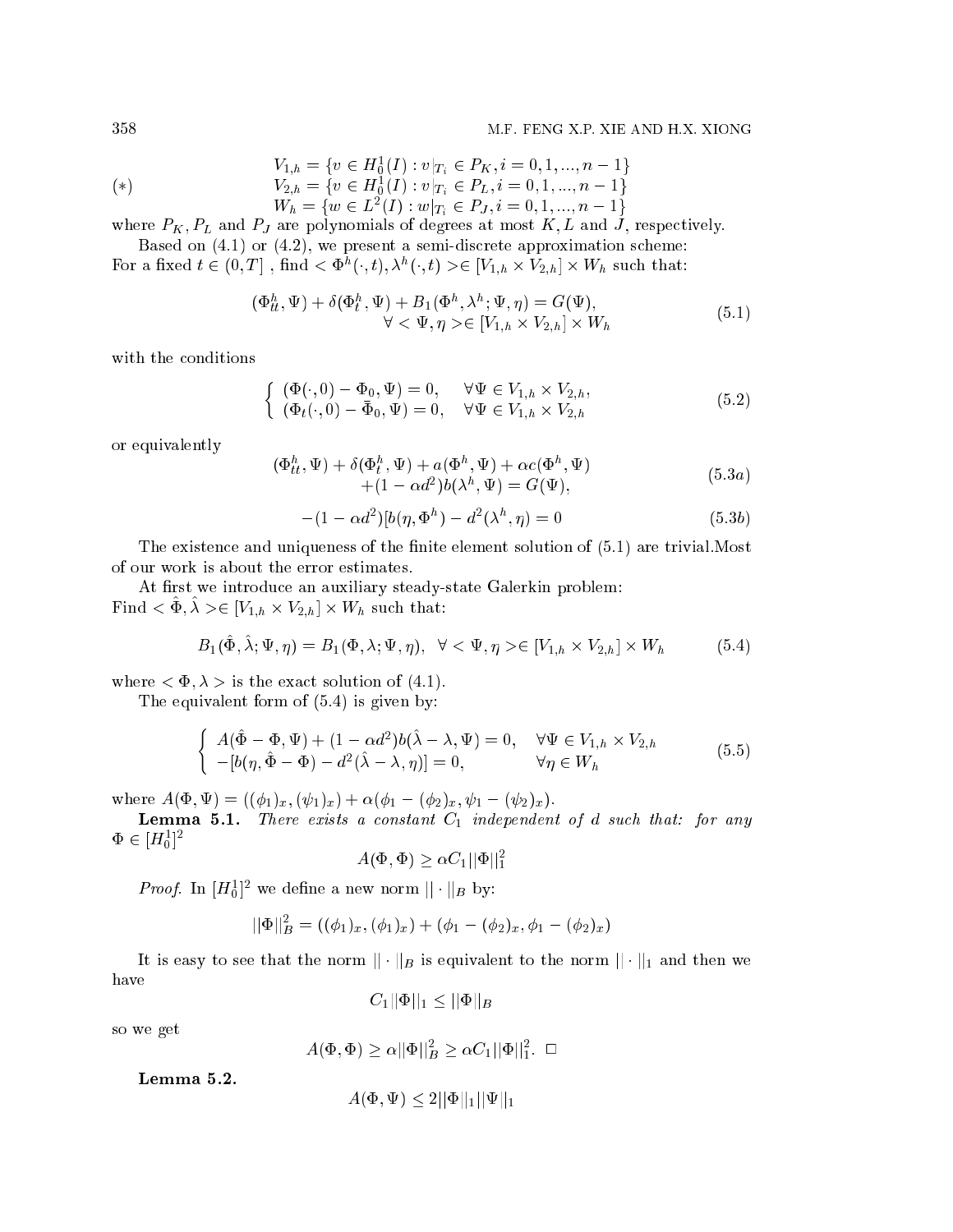$$
b(\eta,\Psi)\leq ||\eta||_0||\Psi||_1
$$

for any  $\Psi, \Psi \in [H_0^-], \eta \in L^-.$ 

Proof. Omitted.

**Lemma 5.3.** (Babuska-Bressi condition) $\nabla \eta \in L^2$ , there exists a  $\Psi = \langle \varphi_1, \varphi_2 \rangle \in L^2$  $[H<sub>0</sub>]$ , such that

$$
b(\eta,\Phi)\geq\beta_0||\eta||_0||\Phi||_1
$$

 $\mathbf{u}$  ,  $\mathbf{v}$  ,  $\mathbf{v}$ <u>para a para a para a para a para a para a para a para a para a para a para a para a para a para a para a para a para a para a para a para a para a para a para a para a para a para a para a para a para a para a para a para</u>  $\overline{\phantom{a}}$ Proof. We solve

$$
-(\phi_2)_x + \phi_1 = \eta,
$$
  

$$
\phi_i(0) = \phi_i(1) = 0,
$$

(for  $i = 1, 2$ ) to obtain

$$
\phi_2 = \int_0^x (\phi_1 - \eta) dx
$$

Let  $\phi_1 = ax(1-x)$ , then  $\phi_2(1) = 0$  implies

$$
\int_0^1 \eta dx = \int_0^1 \phi_1 dx = a \int_0^1 x(1-x) dx = 1/6 \ a
$$

thus

$$
\phi_1 = 6x(1-x)\int_0^1 \eta dx,
$$

$$
\phi_2 = \int_0^x (\phi_1 - \eta) dx
$$

To prove  $b(\eta, \Phi) \geq \beta_0 ||\eta||_0 ||\Phi||_1$  is to prove

$$
(\eta,\eta) \geq \beta_0 ||\eta||_0 ||\Phi||_1
$$

or

$$
||\eta||_0 \geq \beta_0 ||\Phi||_1
$$

Obviously,

$$
||\phi_1||_0^2 = 36 \int_0^1 x^2 (1-x)^2 dx (\int_0^1 \eta dx)^2 \le 6/5 ||\eta||_0^2
$$

Similarly we get

$$
|\phi_1|_1^2 = ||(\phi_1)_x||_0^2 \le 12||\eta||_0^2
$$
  

$$
||\phi_2||_0^2 \le 22/5||\eta||_0^2
$$
  

$$
|\phi_2|_1^2 \le 22/5||\eta||_0^2
$$

Combine the above four inequalities we obtain

$$
\begin{array}{ll}\n||\Phi||_1^2 & = ||\phi_1||_1^2 + ||\phi_2||_1^2 \\
& = ||\phi_1||_0^2 + |\phi_1|_1^2 + ||\phi_2||_0^2 + |\phi_2|_1^2 \\
& \leq 22||\eta||_0^2\n\end{array}
$$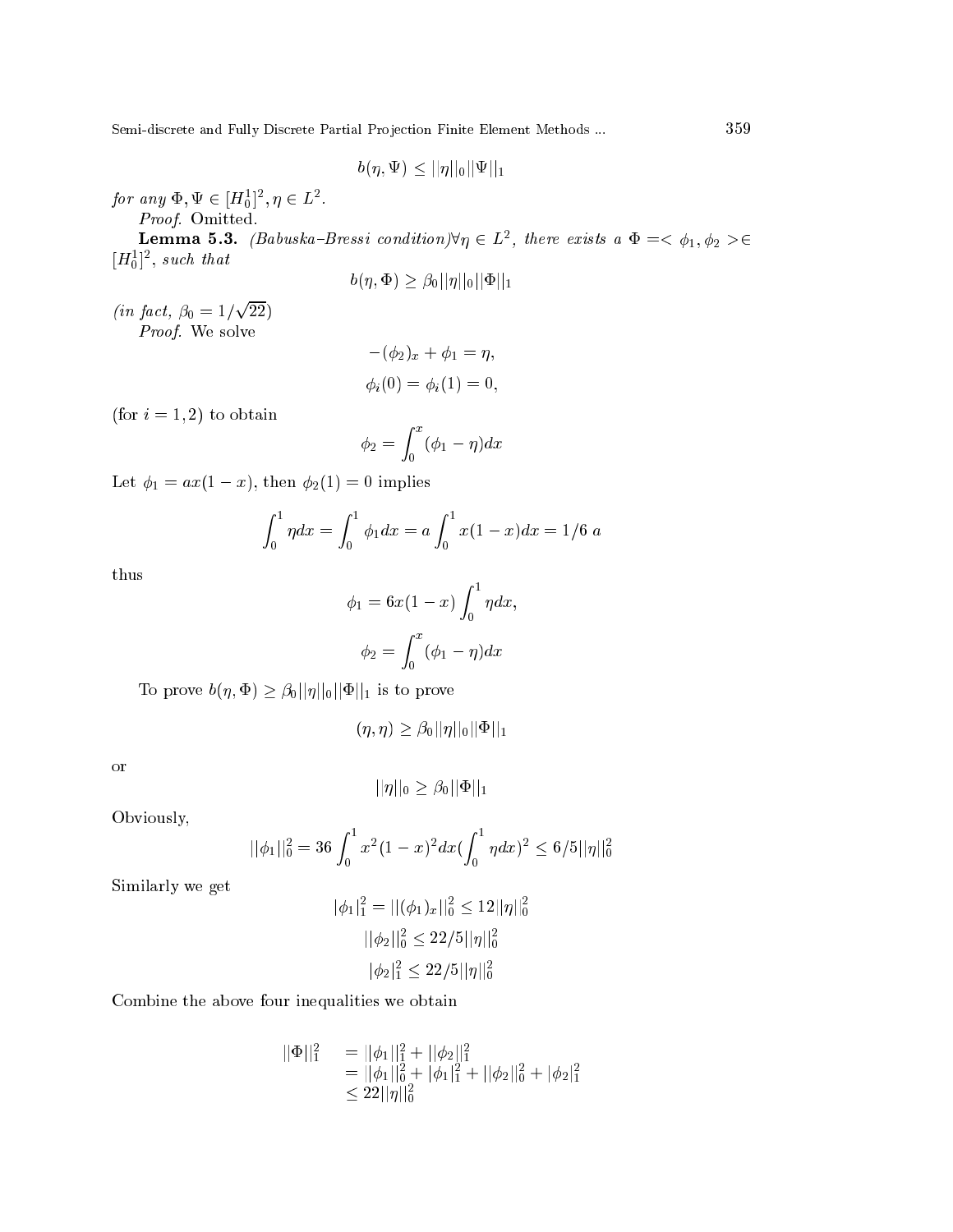This gives the desired on
lusion (with 0 <sup>=</sup> 1= <u>parameters</u> 22):2

**Lemma 5.4.** (Discrete Babuska-Bressi condition)

Let  $V_{1,h}$ ,  $V_{2,h}$  and  $W_h$  be defined as (\*). Assume that there exists a function  $\phi_1 \in V_{1,h}$ such that  $\int_0^1 \phi_1 dx = 1$  and  $|\phi_1|_1 \leq C_0$ , and that  $L - 1 \geq J$ , then for any  $\eta \in W_h$ , there exists a  $\Psi = \langle \varphi_1, \varphi_2 \rangle \in V_{1,h} \times V_{2,h}$ , such that

$$
b(\eta, \Phi) \geq \beta ||\eta||_0 ||\Phi||_1
$$

where  $C_0$  and  $\beta$  are constants independent of d.

The proof is similar to that of Lemma 5.3.

By virtue of the last four  $Lemma (5.1–5.4)$ , we easily get the following important result:

**Theorem 5.1.** Under the same assumption as in Lemma 5.4, problem  $(5.4)$  or its equivalent form (5.5) has a unique solution  $\leq$  .  $\varphi$  .  $\varDelta$  . Moreover we have

$$
\begin{aligned}\n&||\hat{\Phi} - \Phi||_1 + (1 - \alpha d^2) ||\hat{\lambda} - \lambda||_0 \\
&\leq C(\inf_{\psi_{1,h} \in V_{1,h}} ||\phi_1 - \psi_{1,h}||_1 + \inf_{\psi_{2,h} \in V_{2,h}} ||\phi_2 - \psi_{2,h}||_1 + \inf_{\eta_h \in W_h} ||\lambda - \eta_h||_0) \\
&\leq Ch(||\phi_1||_2 + ||\phi_2||_2 + ||\lambda||_1)\n\end{aligned} \tag{5.6}
$$

where C is dependent on  $\alpha, C_1, \beta$ .

*Proof.* Existence and uniqueness are trivial. To analyse the estimate  $||\hat{\Phi} - \Phi||_1 +$  $(1 - \alpha a)$  ||| $\lambda - \lambda$ ||0, we rewrite (5.5) as follows:

$$
\begin{cases}\nA(\hat{\Phi} - \Psi_h, \Psi) + (1 - \alpha d^2) b(\hat{\lambda} - \eta_h, \Psi) & = A(\Phi - \Psi_h, \Psi) \\
+ (1 - \alpha d^2) b(\lambda - \eta_h, \Psi), \\
\forall \Psi, \Psi_h \in V_{1,h} \times V_{2,h} \\
b(\eta, \hat{\Phi} - \Psi_h) - d^2(\hat{\lambda} - \eta_h, \eta) & \forall \eta, \eta_h \in W_h\n\end{cases} (5.7)
$$

Take  $\Psi = \hat{\Phi} - \Psi_h$ ,  $\eta = \hat{\lambda} - \eta_h$ , then we have

$$
A(\hat{\Phi} - \Psi_h, \hat{\Phi} - \Psi_h) + (1 - \alpha d^2) d^2 (\hat{\lambda} - \eta_h, \hat{\lambda} - \eta_h) = A(\Phi - \Psi_h, \hat{\Phi} - \Psi_h) + (1 - \alpha d^2) b(\lambda - \eta_h, \hat{\Phi} - \Psi_h) + (1 - \alpha d^2) d^2 (\lambda - \eta_h, \hat{\lambda} - \eta_h) - (1 - \alpha d^2) b(\hat{\lambda} - \eta_h, \Phi - \Psi_h) \leq 2||\Phi - \Psi_h||_1 ||\hat{\Phi} - \Psi_h||_1 + (1 - \alpha d^2) ||\lambda - \eta_h||_0 ||\hat{\Phi} - \Psi_h||_1 + (1 - \alpha d^2) d^2 ||\lambda - \eta_h||_0 ||\hat{\lambda} - \eta_h||_0 + (1 - \alpha d^2) ||\hat{\lambda} - \eta_h||_0 ||\Phi - \Psi_h||_1 \leq [2||\Phi - \Psi_h||_1 + (1 - \alpha d^2) ||\lambda - \eta_h||_0 ||\hat{\Phi} - \Psi_h||_1 + (1 - \alpha d^2) [d^2 ||\lambda - \eta_h||_0 + ||\Phi - \Psi_h||_1] ||\hat{\lambda} - \eta_h||_0
$$
\n(5.8)

In light of LEMMA 5.4, we have

$$
\beta ||\hat{\lambda} - \eta_h||_0 \leq \sup_{\Psi \in V_{1,h} \times V_{2,h}} \frac{\frac{b(\lambda - \eta_h, \Psi)}{||\Psi||_1}}{\frac{b(\hat{\lambda} - \lambda + \lambda - \eta_h, \Psi)}{||\Psi||_1}} \n= \sup_{\Psi \in V_{1,h} \times V_{2,h}} \frac{\frac{b(\hat{\lambda} - \lambda + \lambda - \eta_h, \Psi)}{||\Psi||_1}}{\frac{||\Psi||_1}{||\Psi||_1}} \n\leq 1/(1 - \alpha d^2) \sup_{\Psi \in V_{1,h} \times V_{2,h}} \frac{A(\hat{\Phi} - \Psi_h + \Psi_h - \Phi, \Psi)}{||\Psi||_1} + ||\lambda - \eta_h||_0 \n\leq 2/(1 - \alpha d^2) [||\hat{\Phi} - \Psi_h||_1 + ||\Phi - \Psi_h||_1] + ||\lambda - \eta_h||_0
$$
\n(5.9)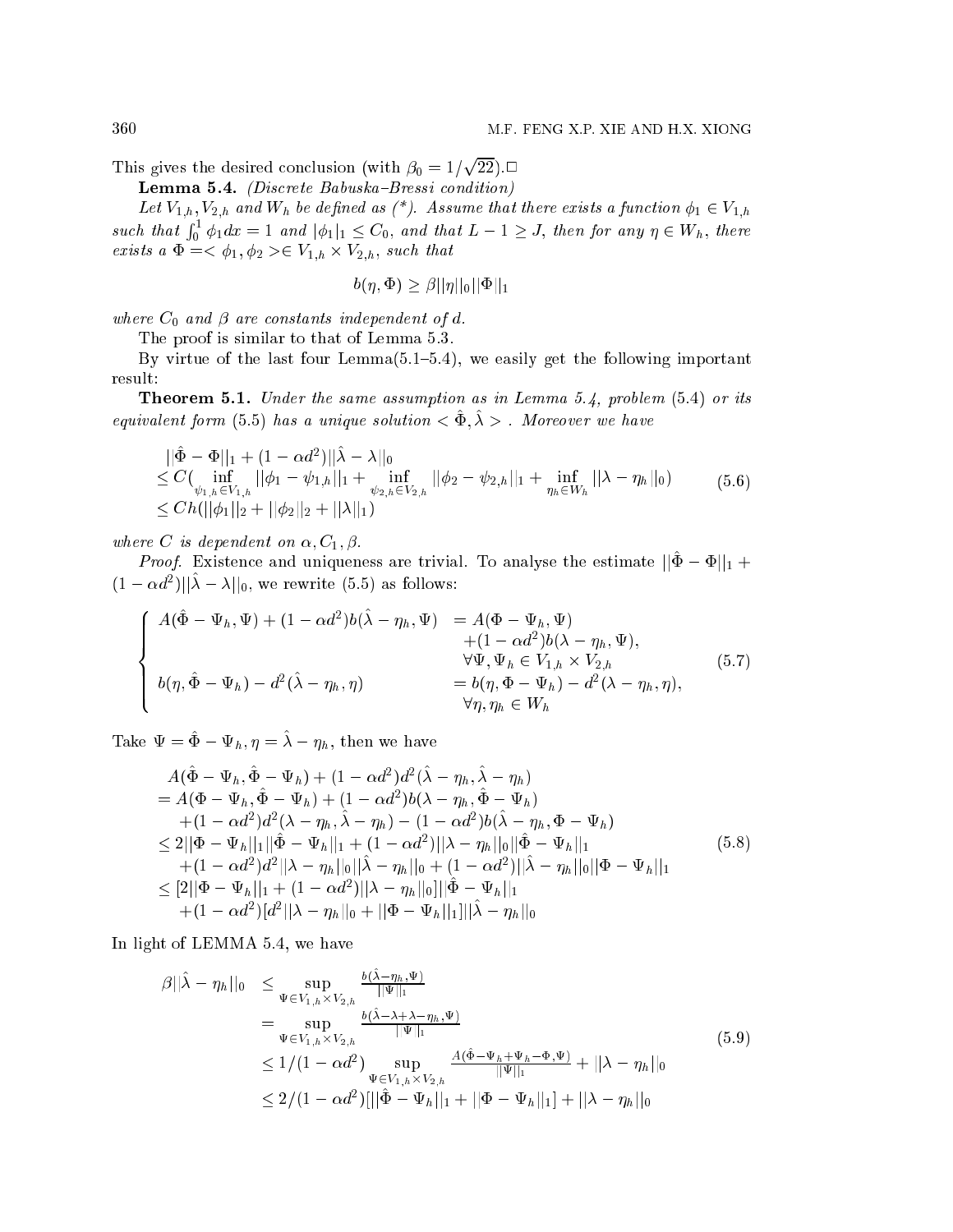Substitute (5.9) into (5.8) and employ Lemma 5.1 we get

$$
\alpha C_{1}||\tilde{\Phi} - \Psi_{h}||_{1}^{2}
$$
\n
$$
\leq A(\hat{\Phi} - \Psi_{h}, \hat{\Phi} - \Psi_{h})
$$
\n
$$
\leq [2||\Phi - \Psi_{h}||_{1} + (1 - \alpha d^{2})||\lambda - \eta_{h}||_{0}|||\hat{\Phi} - \Psi_{h}||_{1}
$$
\n
$$
+ (1 - \alpha d^{2})[d^{2}||\lambda - \eta_{h}||_{0} + ||\Phi - \Psi_{h}||_{1}]
$$
\n
$$
\cdot 1/\beta \{2/(1 - \alpha d^{2})[||\hat{\Phi} - \Psi_{h}||_{1} + ||\Phi - \Psi_{h}||_{1}] + ||\lambda - \eta_{h}||_{0}\}
$$
\n
$$
\leq (assuming \ d \in (0, 1), 1 - \alpha d^{2} \in (0, 1))
$$
\n
$$
\leq [(2 + 2/\beta)||\Phi - \Psi_{h}||_{1} + (1 + 2/\beta)||\lambda - \eta_{h}||_{0}]||\hat{\Phi} - \Psi_{h}||_{1}
$$
\n
$$
+1/\beta[||\lambda - \eta_{h}||_{0} + 2||\Phi - \Psi_{h}||_{1}]^{2}
$$
\n(5.10)

A series of simple operations on the inequality (5.10) show us that

$$
\begin{aligned} ||\hat{\Phi} - \Psi_h||_1 &\le 1/(\alpha C_1)[(2+2/\beta)||\Phi - \Psi_h||_1 + (1+2/\beta)||\lambda - \eta_h||_0] \\ &\quad + 2/\sqrt{\alpha\beta C_1}[||\lambda - \eta_h||_0 + 2||\Phi - \Psi_h||_1] \\ &\le C[||\lambda - \eta_h||_0 + ||\Phi - \Psi_h||_1] \end{aligned}
$$

where C is dependent on  $\alpha, \beta, C_1$ .

Employing triangle inequality we obtain

$$
\begin{aligned} ||\tilde{\Phi} - \Phi||_1 &\leq ||\tilde{\Phi} - \Psi_h||_1 + ||\Phi - \Psi_h||_1 \\ &\leq C[||\lambda - \eta_h||_0 + ||\Phi - \Psi_h||_1] + ||\Phi - \Psi_h||_1 \\ &\leq C[||\lambda - \eta_h||_0 + ||\phi_1 - \psi_{1,h}||_1 + ||\phi_2 - \psi_{2,h}||_1] \end{aligned} \tag{5.11}
$$

Since  $\Psi \in V_{1,h} \times V_{2,h}$  is arbitrary, (5.11) together with standard results from limite element interpolation theory yields

 $\| \Psi - \Psi \|_1 \leq C\left( \min_{\psi_{1,h}\in V_{1,h}} ||\varphi_1 - \psi_{1,h}||_1 + \min_{\psi_{2,h}\in V_{2,h}} ||\varphi_2 - \psi_{2,h}||_1 + \min_{\eta_h\in W_h} ||\lambda - \eta_h||_0 \right)$  $\frac{1}{2}$  =  $\frac{1}{2}$  ,  $\frac{1}{2}$   $\frac{1}{2}$   $\frac{1}{2}$   $\frac{1}{2}$   $\frac{1}{2}$   $\frac{1}{2}$   $\frac{1}{2}$   $\frac{1}{2}$   $\frac{1}{2}$   $\frac{1}{2}$   $\frac{1}{2}$   $\frac{1}{2}$   $\frac{1}{2}$   $\frac{1}{2}$   $\frac{1}{2}$   $\frac{1}{2}$   $\frac{1}{2}$   $\frac{1}{2}$   $\frac{1}{2}$   $\frac{1}{2$ Similarly , from (5.9) we get

$$
(1 - \alpha d^2) ||\hat{\lambda} - \lambda||_0 \leq Ch(||\phi_1||_2 + ||\phi_2||_2 + ||\lambda||_1)
$$

The sum of the last two inequalities is  $(5.6)$ . **Remark 5.1.** In applications we usually take

$$
V_{1,h} = V_{2,h} = \{ v \in H_0^1(I) : v|_{T_i} \in P_L, i = 0, 1, ..., n-1 \}
$$

**Remark 5.2.** Note that the shear term  $\lambda = a^{-1}(\varphi_1 - (\varphi_2)_x)$ , and that theorem 3.1 has given the bound of  $\frac{(|\varphi_1||_2 + |\varphi_2||_2 + a - ||\varphi_1 - (\varphi_2)_x||_1}{\varphi_1}$ .

Remark 5.3. With an easy duality argument we also have the estimate

$$
||\tilde{\Phi} - \Phi||_0 \le Ch^2 \tag{5.12}
$$

Remark 5.4. Similarly,we get the estimate

$$
||(\hat{\Phi} - \Phi)_t||_0 \le Ch^2
$$

by differentiating  $(5.4)$  with respect to t.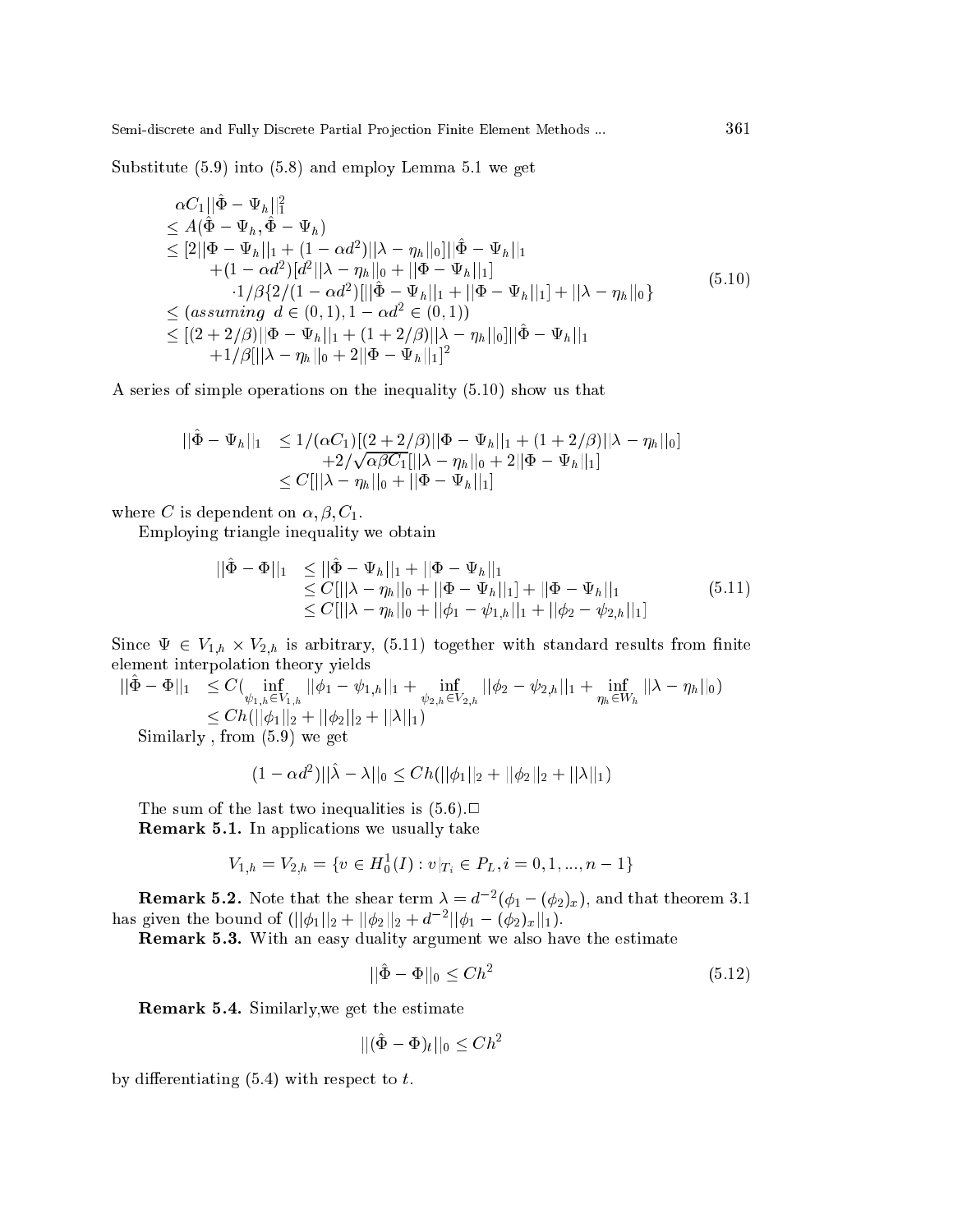Now we come to estimate the error  $||\Phi - \Phi_h||_0$ . The following theorem is the main result of this section.

**Theorem 5.2.** Let  $\langle \Phi_h, \lambda_h \rangle$  be the semi-discrete Galerkin approximation given by (5.1) and (5.2), and let  $\langle \phi, \lambda \rangle$  be the solution of (4.1) and (4.3). Then if  $\Phi, \Phi_t \in$  $L^{++}(0,1;H^-),$  there exists a constant  $\cup$  independent of h and a such that

$$
||\Phi - \Phi_h||_{L^{\infty}(0,T;H^r)} \le Ch^{2-r}[||\Phi||_{L^{\infty}(0,T;H^2)} + ||\Phi_t||_{L^{\infty}(0,T;H^2)}]
$$
(5.13)

*for*  $r = 0, 1$ . *Proof.* From  $(4.1), (5.1)$  and  $(5.4)$  we get  $((\Psi - \Psi)_{tt}, \Psi) \pm o((\Psi - \Psi)_{t}, \Psi)$  $t = (-\Psi_{tt}, \Psi) + o(-\Psi_t, \Psi) - D_1(\Psi, \Lambda, \Psi, \eta) + G(\Psi)$  $= (-\Psi_{tt}, \Psi) + o(-\Psi_t, \Psi) - D_1(\Psi, \lambda; \Psi, \eta)$  $+\left(\Psi_{tt,h},\Psi\right)+o(\Psi_{t,h},\Psi)+D_1(\Psi_h,\lambda_h;\Psi,\eta)$  $\mathcal{L} = ((\Psi_h - \Psi)_{tt}, \Psi) + o((\Psi_h - \Psi)_{t}, \Psi) + D_1(\Psi_h - \Psi, \lambda_h - \lambda, \Psi, \eta)),$ for any  $\langle \varPsi, \eta \rangle \in [V_1, h \times V_2, h] \times W_1$ . Let  $E = \Phi_h - \tilde{\Phi}, \hat{e} = \Phi - \tilde{\Phi}, E^{\lambda} = \lambda_h - \tilde{\lambda}$ , we have

$$
(\hat{e}_{tt}, \Psi) + \delta(\hat{e}_t, \Psi) = (E_{tt}, \Psi) + \delta(E_t, \Psi) + B_1(E, E^{\lambda}; \Psi, \eta)
$$
\n
$$
(5.14)
$$

Taking  $\eta = 0$  in (5.14) we get

$$
(\hat{e}_{tt}, \Psi) + \delta(\hat{e}_t, \Psi)
$$
  
=  $(E_{tt}, \Psi) + \delta(E_t, \Psi) + a(E, \Psi) + \alpha c(E, \Psi) + (1 - \alpha d^2)b(E^{\lambda}, \Psi)$  (5.15)

Taking  $\Psi = 0$  in (5.14) we get

$$
(1 - \alpha d^2)[d^2(E^{\lambda}, \eta) - b(\eta, E)] = 0 \tag{5.16}
$$

Integrate  $(5.15)$  from 0 to t, we then get

$$
(\hat{e}_t, \Psi) + \delta(\hat{e}, \Psi) + (E_t(\cdot, 0), \Psi) + \delta(E(\cdot, 0), \Psi) = (E_t, \Psi) + \delta(E, \Psi) + (\int_0^t (E_1)_x, (\psi_1)_x) + \alpha(\int_0^t [E_1 - (E_2)_x], \psi_1 - (\psi_2)_x) + (1 - \alpha d^2) b(\int_0^t E^{\lambda}, \Psi)
$$
(5.17)

Now let = E ; =  $\int_0^t E^{\lambda}$  in (5.16) and (5.17), and we easily get

$$
\frac{d}{dt}||E||_0^2 + 2\delta||E||_0^2 + \frac{d}{dt}||\int_0^t (E_1)_x||_0^2 \n+ \alpha \frac{d}{dt}||\int_0^t [E_1 - (E_2)_x]||_0^2 + (1 - \alpha d^2) d^2 \frac{d}{dt}||\int_0^t E^\lambda||_0^2 \n= 2[(E_t, E) + \delta(E, E) + (\int_0^t (E_1)_x, (E_1)_x) \n+ \alpha(\int_0^t [E_1 - (E_2)_x], E_1 - (E_2)_x) + (1 - \alpha d^2) d^2(\int_0^t E^\lambda, E^\lambda)] \n= 2[(\hat{e}_t, E) + \delta(\hat{e}, E) + (E_t(\cdot, 0), E) + \delta(E(\cdot, 0), E)]
$$

If we integrate this equation from 0 to  $t$ , we also get

$$
||E||_{0}^{2} + ||\int_{0}^{t} (E_{1})_{x}||_{0}^{2} + \alpha ||\int_{0}^{t} [E_{1} - (E_{2})_{x}]||_{0}^{2} + (1 - \alpha d^{2})d^{2}||\int_{0}^{t} E^{\lambda}||_{0}^{2} \leq ||E||_{0}^{2}(0) + 2 \int_{0}^{t} (\hat{e}_{t}, E) + 2\delta \int_{0}^{t} (\hat{e}, E) + 2 \int_{0}^{t} (E_{t}(\cdot, 0), E) + 2\delta \int_{0}^{t} (E(\cdot, 0), E) \leq C[||E||_{0}(0) + ||\hat{e}_{t}||_{L^{\infty}(0, T; L^{2})} + ||\hat{e}||_{L^{\infty}(0, T; L^{2})} + ||E_{t}||_{0}(0)]||E||_{L^{\infty}(0, T; L^{2})}
$$
\n(5.18)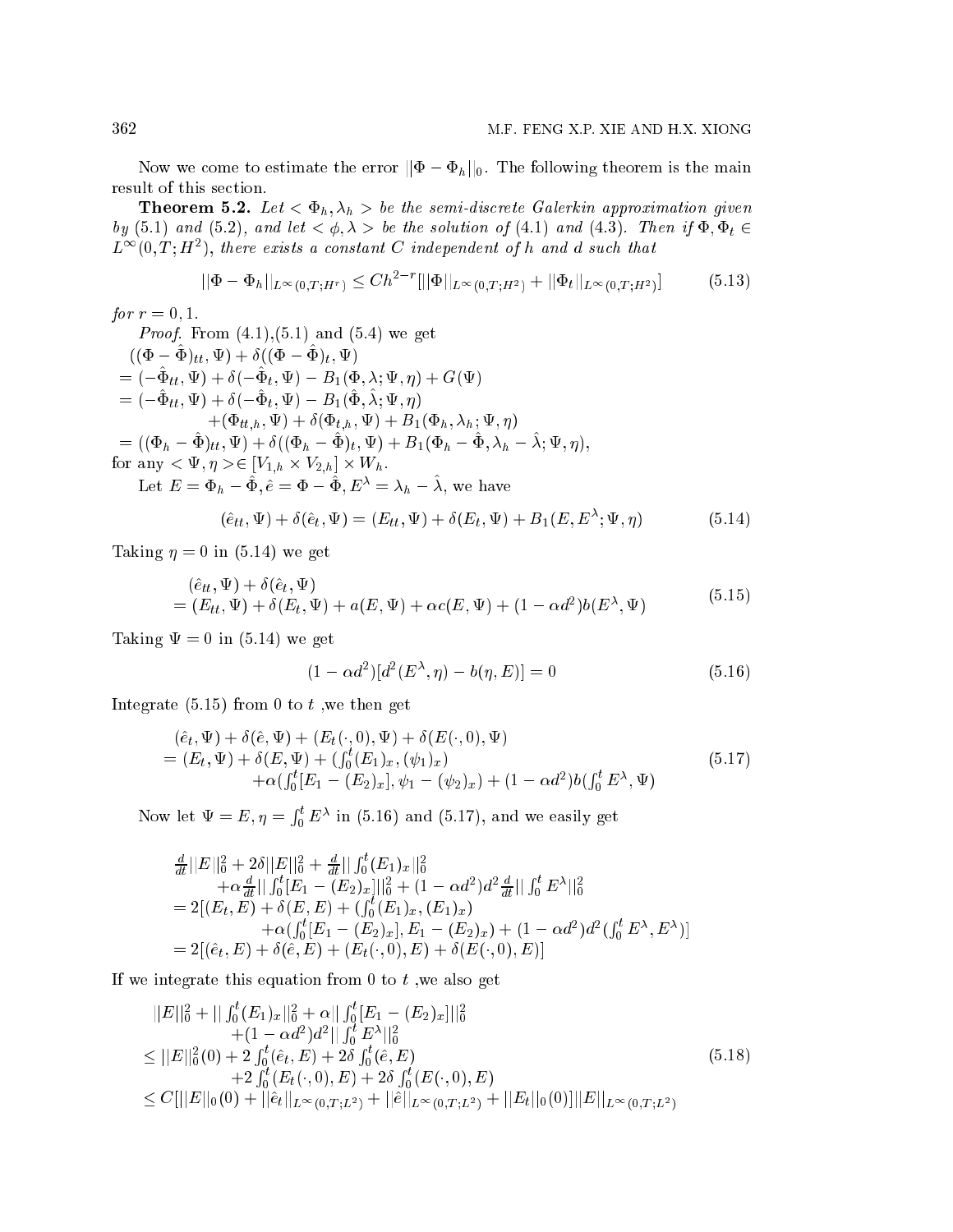Note that by Remark 5.3 and Remark 5.4 and (4.3)

$$
||E||_0(0) = ||\Phi_h - \hat{\Phi}||_0(0)
$$
  
\n
$$
\leq ||\Phi - \Phi_h||_0(0) + ||\Phi - \hat{\Phi}||_0(0)
$$
  
\n
$$
\leq Ch^2 ||\Phi||_{L^{\infty}(0,T;H^2)}
$$
  
\n
$$
||\hat{e}_t||_{L^{\infty}(0,T;L^2)} = ||(\Phi - \hat{\Phi})_t||_{L^{\infty}(0,T;L^2)}
$$
  
\n
$$
\leq Ch^2 ||\Phi_t||_{L^{\infty}(0,T;H^2)}
$$
  
\n
$$
||\hat{e}||_{L^{\infty}(0,T;L^2)} = ||\Phi - \hat{\Phi}||_{L^{\infty}(0,T;L^2)}
$$
  
\n
$$
\leq Ch^2 ||\Phi||_{L^{\infty}(0,T;H^2)}
$$
  
\n
$$
||E_t||_0(0) = ||(\Phi_h - \hat{\Phi})_t||_0(0)
$$
  
\n
$$
\leq ||(\Phi - \Phi_h)_t||_0(0) + ||(\Phi - \hat{\Phi})_t||_0(0)
$$
  
\n
$$
\leq Ch^2 ||\Phi_t||_{L^{\infty}(0,T;H^2)}
$$

We have from (5.18)

$$
\|\Phi_h - \Phi\|_{L^{\infty}(0,T;L^2)} = \|E\|_{L^{\infty}(0,T;L^2)}
$$
  
\n
$$
\leq Ch^2[\|\Phi\|_{L^{\infty}(0,T;H^2)} + \|\Phi_t\|_{L^{\infty}(0,T;H^2)}]
$$
\n(5.19)

Also we get from (5.18) and (5.19)

$$
\begin{aligned} &||\int_0^t (E_1)_x||_0^2 + \alpha ||\int_0^t [E_1 - (E_2)_x]||_0^2 \\ &\leq Ch^2[||\Phi||_{L^\infty(0,T;H^2)} + ||\Phi_t||_{L^\infty(0,T;H^2)}]^2 \end{aligned} \tag{5.20}
$$

It is not difficult to prove that in  $\pi_0 \times \pi_0$ , the norm  $||\cdot||_*$  defined by

$$
||\Phi||_* = \sup_t[||\int_0^t (\phi_1)_x||_0^2 + ||\int_0^t [\phi_1 - (\phi_2)_x||_0^2]^{1/2}
$$

is equivalent to  $|| \cdot ||_{L^{\infty}(0,T;H^1)}$ , so we have

$$
||\Phi||_{L^{\infty}(0,T;H^1)} \le C||\Phi||_*\tag{5.21}
$$

Now (5.20) and (5.21) lead to

$$
\|\Phi_h - \hat{\Phi}\|_{L^{\infty}(0,T;H^1)} = \|E\|_{L^{\infty}(0,T;H^1)} \n\leq C \|E\|_* \n\leq C h^2 [\|\Phi\|_{L^{\infty}(0,T;H^2)} + \|\Phi_t\|_{L^{\infty}(0,T;H^2)}]
$$
\n(5.22)

The error estimate (5.22) is over-optimal.

Finally, by means of triangle inequality,  $(5.6)$ , $(5.12)$ , $(5.19)$  and  $(5.22)$  imply the conclusion  $(5.13)$ .

### 6. Fully Dis
rete Approximations and Convergen
e Analysis

We now consider a fully discrete Galerkin scheme for  $(1.1)$ . Suppose  $[0,T]$  is partitioned into equal subinternals of size  $\tau$ . The following Crank–Nicholson scheme may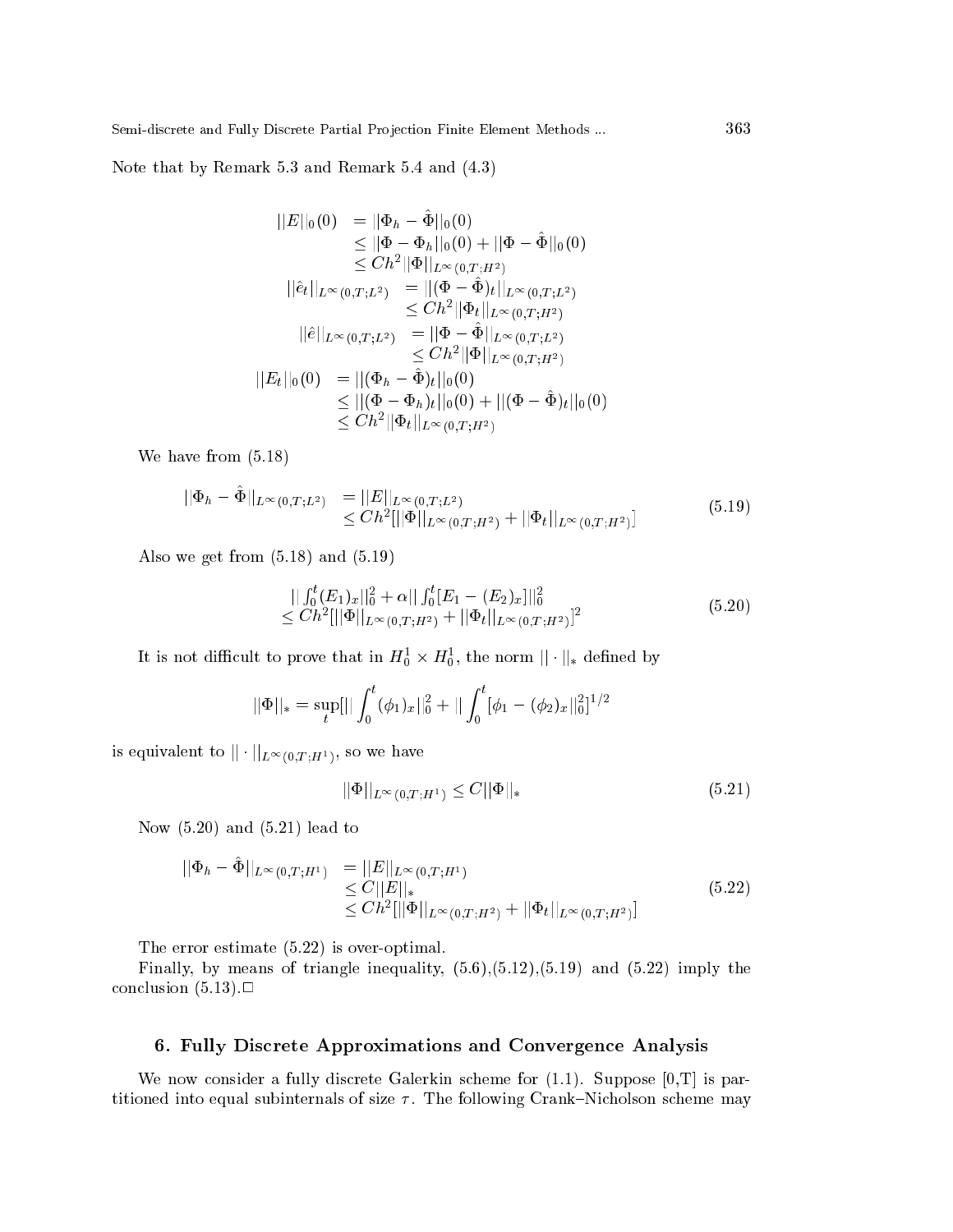be used for approximating (4.2) and (4.3). For  $n = 0, 1, 2, ..., J$ , find  $\langle \Phi^n, Q^n, \lambda^n \rangle \in$  $[V_{1,h} \times V_{2,h}] \times [V_{1,h} \times V_{2,h}] \times W_h$  such that:

$$
\begin{cases}\n(\partial_{\tau}Q^{n}, \Psi) + \delta(\partial_{\tau}\Phi^{n}, \Psi) + a(\Phi^{n+1/2}, \Psi) \\
+ \alpha c(\Phi^{n+1/2}, \Psi) + (1 - \alpha d^{2})b(\lambda^{n+1/2}, \Psi) \\
= G^{n+1/2}(\Psi), & \forall \Psi \in V_{1,h} \times V_{2,h} \\
-(1 - \alpha d^{2})[b(\eta, \Phi^{n+1/2}) - d^{2}(\lambda^{n+1/2}, \eta)] = 0, & \forall \eta \in W_{h} \\
\partial_{\tau}\Phi^{n} = Q^{n+1/2} \\
(\Phi^{0}, \Psi) = (\Phi_{0}, \Psi), & \forall \Psi \in V_{1,h} \times V_{2,h} \\
(Q^{0}, \Psi) = (\bar{\Phi}_{0}, \Psi), & \forall \Psi \in V_{1,h} \times V_{2,h} \\
(\lambda^{0}, \eta) = d^{-2}b(\eta, \Phi_{0}), & \forall \eta \in W_{h}\n\end{cases}
$$
\n(6.1)

where for any  $\Psi \in V_{1,h} \times V_{2,h}$ ,

$$
\partial_{\tau} \Psi^{n} = 1/\tau [\Psi^{n+1} - \Psi^{n}]
$$

$$
\Psi^{n+1/2} = 1/2[\Psi^{n+1} + \Psi^{n}]
$$

$$
G^{n+1/2}(\Psi) = (1/2[g(\cdot, (n+1)\tau) + g(\cdot, n\tau)], \psi_{2})
$$

(Similar expressions hold for functions in  $W_h$ ).

It is not difficult to show that  $(6.1)$  has a unique solution for each time step. Using techniques of baker<sup>[3]</sup>, we can easily prove the following result:

**Theorem 6.1.** Suppose  $\Phi(x,t)$  is a solution of (4.2) and (4.3) such that  $\Phi, \Phi_t \in$  $L^{\infty}(0,T;H^2),$ 

 $\frac{\partial^3 \Phi}{\partial t^3}$ ,  $\frac{\partial^4 \Phi}{\partial t^4}$   $\in L^2(0,T;L^2)$ . If  $\Phi^n$  is the solution generated by (6.1), there exists a constant C independent of  $\tau$ , d and h, such that for  $n = 0, 1, ..., J$ 

$$
||\Phi(\cdot, n\tau) - \Phi^n|| \le C[h^2 + \tau^2(||\frac{\partial^3 \Phi}{\partial t^3}||_{L^2(0,T;L^2)} + ||\frac{\partial^4 \Phi}{\partial t^4}||_{L^2(0,T;L^2)})]
$$
(6.2)

We give a rough proof for this result. Some triffling calculating are omitted. For the sake of simplicity, we denote  $\Psi(\cdot, k\tau) = \Psi(k)$ , for any  $\Psi \in [H_0^1]^2$  and  $||\cdot||_0 = ||\cdot||$ .

Proof. Let

$$
E^{n} = \Phi^{n} - \hat{\Phi}(n),
$$
  
\n
$$
P^{n} = Q^{n} - \hat{\Phi}_{t}(n),
$$
  
\n
$$
\hat{e} = \Phi - \hat{\Phi},
$$
  
\n
$$
M^{n} = \lambda^{n} - \hat{\lambda}(n),
$$
  
\n
$$
\rho_{1}^{n} = \partial_{\tau}(\Phi_{t}(n)) - \Phi_{t}(\eta + 1/2),
$$
  
\n
$$
\rho_{2}^{n} = \partial_{\tau}(\Phi(n)) - \Phi_{t}(\eta + 1/2),
$$

then we have from  $(6.1)$  and  $(4.1)$ 

$$
(\partial_{\tau}P^n, \Psi) + \delta(\partial_{\tau}E^n, \Psi) + B_1(E^{n+1/2}, M^{n+1/2}; \Psi, \eta)
$$
  
=  $(-\rho_1^n + \partial_{\tau}\hat{e}_t(n) + \delta\rho_2^n - \partial_{\tau}\hat{e}(n), \Psi)$  (6.3)

 $\overline{1}$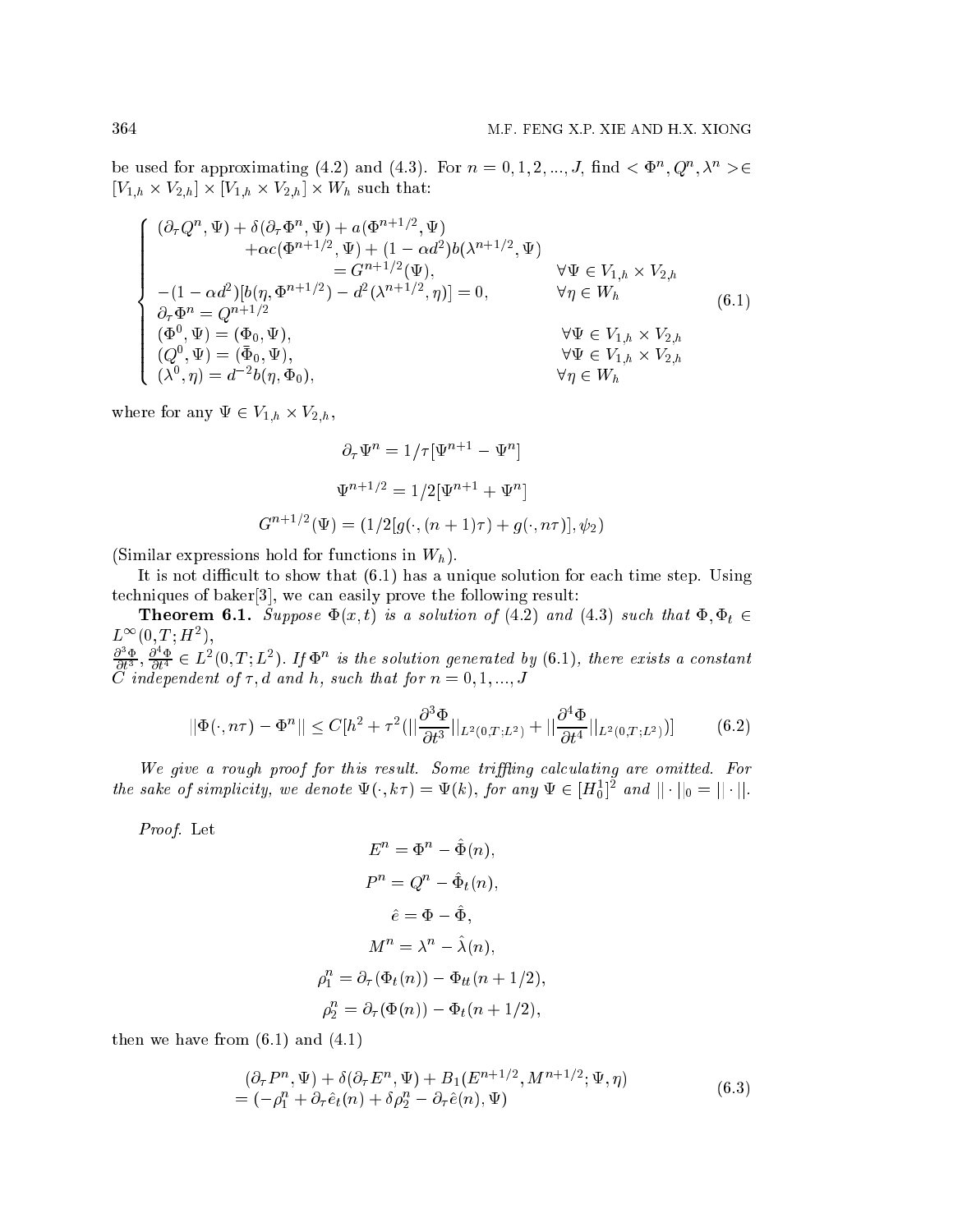and

$$
\partial_{\tau} E^{n} = P^{n+1/2} + \partial_{\tau} \hat{e}(n) - \hat{e}_{t}(n+1/2) - \rho_{2}^{n}
$$
\n(6.4)

then we get

$$
\partial_{\tau} E^{0} = P^{0} + \tau / 2 \partial_{\tau} P^{0} + \partial_{\tau} \hat{e}(0) - \hat{e}_{t} (1/2) - \rho_{2}^{0}
$$
(6.5)

$$
\partial_{\tau} E^{n} = P^{0} + \tau/2 \sum_{0}^{n} \partial_{\tau} P^{k} + \tau/2 \sum_{0}^{n-1} \partial_{\tau} P^{k} + \partial_{\tau} \hat{e}(n) - \hat{e}_{t}(n+1/2) - \rho_{2}^{n}
$$
 (6.6)

Now combining  $(6.5)$ ,  $(6.6)$  with  $(6.3)$ , we have

$$
(\partial_{\tau} E^{0}, \Psi) + \tau/2\delta(\partial_{\tau} E^{0}, \Psi) + \tau/2B_{1}(E^{1/2}, M^{1/2}; \Psi, \eta) = \tau/2(-\rho_{1}^{0} + \partial_{\tau}\hat{e}_{t}(0) + \delta\rho_{2}^{0} - \partial_{\tau}\hat{e}(0), \Psi) + (P^{0} + \partial_{\tau}\hat{e}(0) - \hat{e}_{t}(1/2) - \rho_{2}^{0}, \Psi)
$$
\n(6.7)

and

$$
(\partial_{\tau} E^{n}, \Psi) + \tau/2 \delta (\sum_{0}^{n} \partial_{\tau} E^{k} + \sum_{0}^{n-1} \partial_{\tau} E^{k}, \Psi) + \tau/2 B_{1} (\sum_{0}^{n} E^{k+1/2} + \sum_{0}^{n-1} E^{k+1/2}, \sum_{0}^{n} M^{k+1/2} + \sum_{0}^{n-1} M^{k+1/2}; \Psi, \eta) = \tau/2 (\sum_{0}^{n} + \sum_{0}^{n-1}) (-\rho_{1}^{k} + \partial_{\tau} \hat{e}_{t}(k) + \delta (\rho_{2}^{k} - \partial_{\tau} \hat{e}(k)), \Psi) + (P^{0} + \partial_{\tau} \hat{e}(n) - \hat{e}_{t}(n + 1/2) - \rho_{2}^{n}, \Psi)
$$
(6.8)

Let

$$
\Psi = 2E^{n+1/2} = E^{n+1} + E^n = 2\left(\sum_{0}^{n} E^{k+1/2} - \sum_{0}^{n-1} E^{k+1/2}\right),
$$

$$
\eta = 2\left(\sum_{0}^{n} M^{k+1/2} - \sum_{0}^{n-1} M^{k+1/2}\right),
$$

so we have from (6.8)

$$
1/\tau(||E^{n+1}||^2 - ||E^n||^2) + \delta/2||E^{n+1} + E^n||^2
$$
  
+ $\tau B_1(\sum_{0}^{n} E^{k+1/2}, \sum_{0}^{n} M^{k+1/2}; \sum_{0}^{n} E^{k+1/2}, \sum_{0}^{n} M^{k+1/2})$   
- $\tau B_1(\sum_{0}^{n-1} E^{k+1/2}, \sum_{0}^{n-1} M^{k+1/2}; \sum_{0}^{n-1} E^{k+1/2}, \sum_{0}^{n-1} M^{k+1/2})$   
=  $2\delta(E^0, E^{n+1/2})$   
+ $\tau(\sum_{0}^{n} + \sum_{0}^{n-1})(-\rho_1^k + \partial_\tau \hat{e}_t(k) + \delta(\rho_2^k - \partial_\tau \hat{e}(k)), E^{n+1/2})$   
+ $2(P^0 + \partial_\tau \hat{e}(n) - \hat{e}_t(n + 1/2) - \rho_2^n, E^{n+1/2})$  (6.9)

Sum them from 0 to  $l-1, (1 \leq l \leq J)$  then we get

$$
||E^{l}||^{2} \leq ||E^{0}||^{2} + 2\delta\tau(E^{0}, \sum_{0}^{l-1} E^{n+1/2})
$$
  
+ $\tau^{2} \sum_{0}^{l-1} (\sum_{0}^{n} + \sum_{0}^{n-1}) (-\rho_{1}^{k} + \partial_{\tau} \hat{e}_{t}(k) + \delta(\rho_{2}^{k} - \partial_{\tau} \hat{e}(k)), E^{n+1/2})$  (6.10)  
+ $2\tau \sum_{0}^{l-1} (P^{0} + \partial_{\tau} \hat{e}(n) - \hat{e}_{t}(n+1/2) - \rho_{2}^{n}, E^{n+1/2})$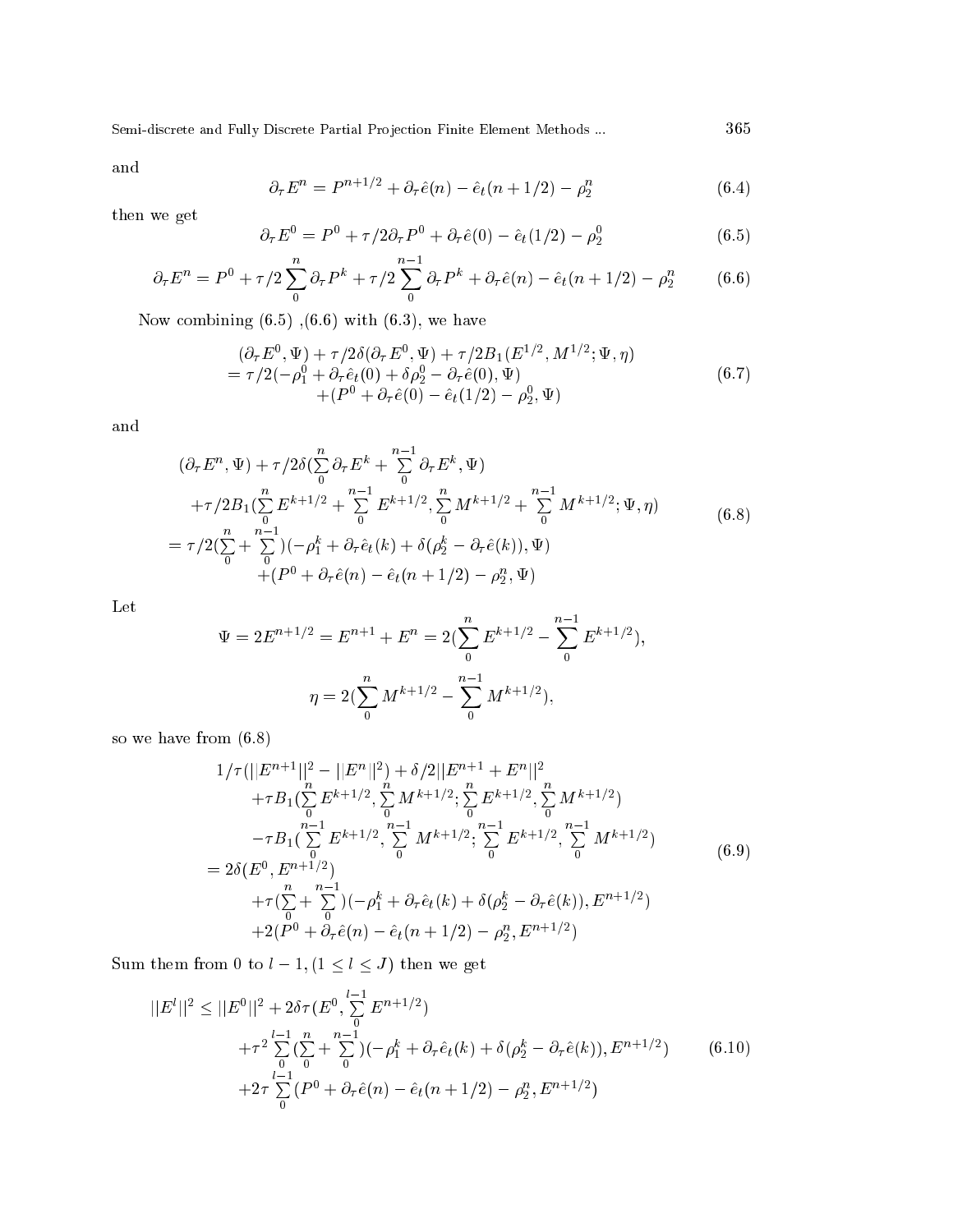Let

$$
\epsilon_1^n = \left(\sum_0^n + \sum_0^{n-1}\right)(-\rho_1^k + \partial_\tau \hat{e}_t(k) + \delta(\rho_2^k - \partial_\tau \hat{e}(k))
$$

$$
\epsilon_2^n = P^0 + \partial_\tau \hat{e}(n) - \hat{e}_t(n+1/2) - \rho_2^n
$$

Using the inequality  $2ab \leq \epsilon a^2 + 1/\epsilon b^2$ ,  $(\epsilon > 0)$ , we have

$$
2\delta\tau(E^0, \sum_{0}^{l-1} E^{n+1/2}) \le 2\delta\tau l(|E^0|, \max_{0 \le n \le J} |E^n|)
$$
  
\n
$$
\le \delta T(4\delta T ||E^0||^2 + 1/(4\delta T) \max_{0 \le n \le J} ||E^n||^2)
$$
  
\n
$$
= 4\delta^2 T^2 ||E^0||^2 + 1/4 \max_{0 \le n \le J} ||E^n||^2
$$
\n(6.11*a*)

$$
\tau^2 \sum_{0}^{l-1} (\epsilon_1^n, E^{n+1/2}) \le \tau^3 T \sum_{0}^{l-1} ||\epsilon_1^n||^2 + 1/4 \max_{0 \le n \le J} ||E^n||^2 \tag{6.11b}
$$

$$
2\tau \sum_{0}^{l-1} (\epsilon_2^n, E^{n+1/2}) \le 4\tau T \sum_{0}^{l-1} ||\epsilon_2^n||^2 + 1/4 \max_{0 \le n \le J} ||E^n||^2 \tag{6.11c}
$$

Substitute  $(6.11a)$ , $(6.11b)$  and  $(6.11c)$  into  $(6.10)$ , we have

$$
1/4 \max_{0 \le n \le J} ||E^n||^2
$$
  
\n
$$
\le ||E^0||^2 + 4\delta^2 T^2 ||E^0||^2 + \tau^3 T \sum_{0}^{l-1} ||\epsilon_1^n||^2 + 4\tau T \sum_{0}^{l-1} ||\epsilon_2^n||^2
$$
  
\n
$$
\le ||E^0||^2 + 4\delta^2 T^2 ||E^0||^2 + \tau^2 T^2 \max_{0 \le n \le J} ||\epsilon_1^n||^2 + 4\tau T \sum_{0}^{l-1} ||\epsilon_2^n||^2
$$
\n(6.12)

Now the work left to us is to estimate ea
h term on the right side of (6.12). It is easy to prove that

$$
\rho_1^k = 1/(2\tau) \int\limits_{k\tau}^{(k+1)\tau} [(k+1)\tau - s][k\tau - s] \frac{\partial^4 \Phi}{\partial t^4}(\cdot, s) ds,
$$
  

$$
\rho_2^k = 1/(2\tau) \int\limits_{k\tau}^{(k+1)\tau} [(k+1)\tau - s][k\tau - s] \frac{\partial^3 \Phi}{\partial t^3}(\cdot, s) ds,
$$

we have

$$
||\rho_1^k||^2 \leq C\tau^3\int\limits_{k\tau}^{(k+1)\tau}||\frac{\partial^4 \Phi}{\partial t^4}||^2ds,\\ ||\rho_2^k||^2 \leq C\tau^3\int\limits_{k\tau}^{(k+1)\tau}||\frac{\partial^3 \Phi}{\partial t^3}||^2ds,
$$

and therefore

$$
\tau \left( \sum_{0}^{n} + \sum_{0}^{n-1} \right) ||\rho_{1}^{k}||^{2} \leq 2\tau \sum_{0}^{J} ||\rho_{1}^{k}||^{2} \leq 2C\tau^{4} ||\frac{\partial^{4} \Phi}{\partial t^{4}}||_{L^{2}(0,T;L^{2})}^{2}
$$
(6.13*a*)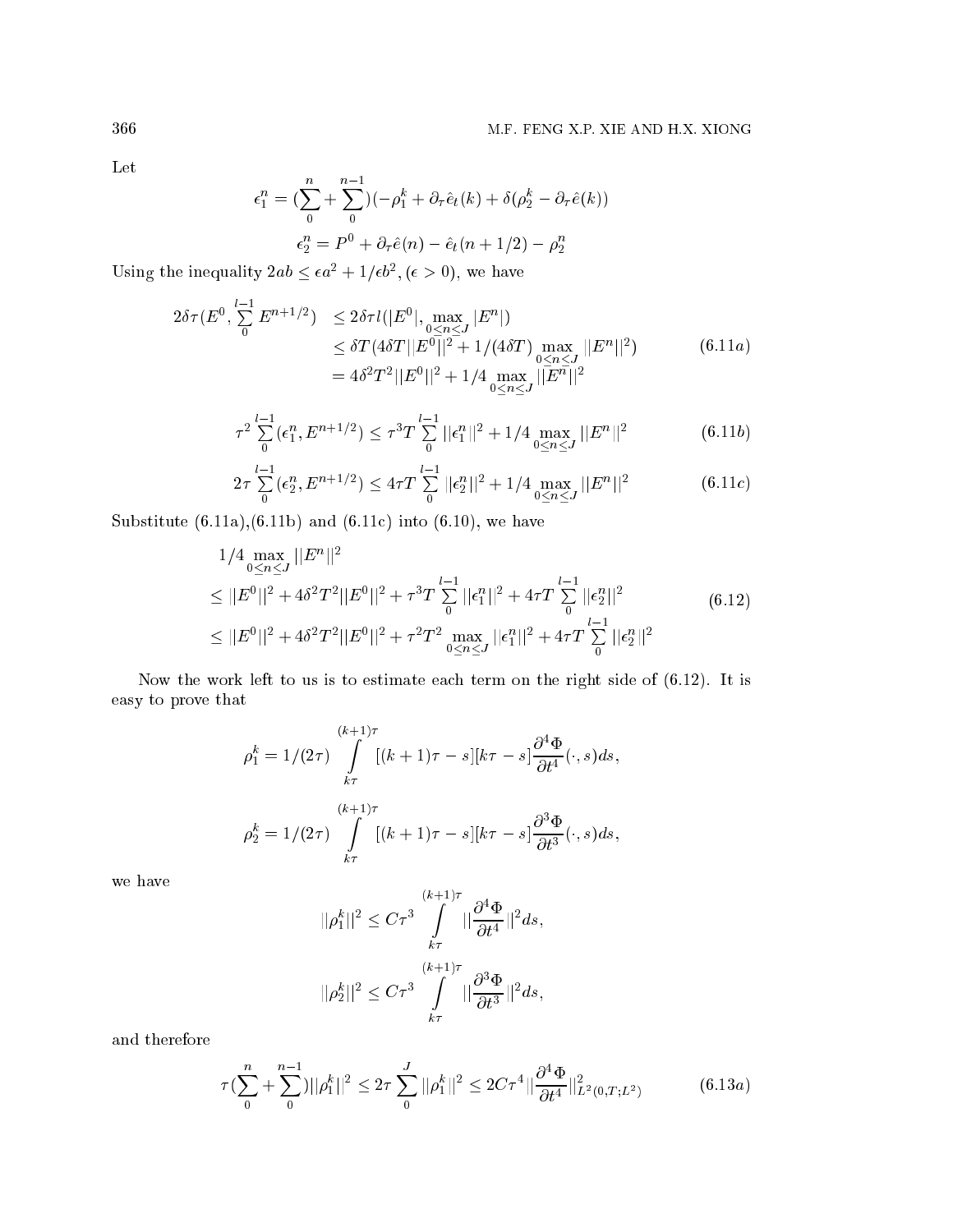$$
\tau \left( \sum_{0}^{n} + \sum_{0}^{n-1} \right) ||\rho_{2}^{k}||^{2} \leq 2\tau \sum_{0}^{J} ||\rho_{2}^{k}||^{2} \leq 2C\tau^{4} ||\frac{\partial^{3} \Phi}{\partial t^{3}}||_{L^{2}(0,T;L^{2})}^{2}
$$
(6.13b)

Thus we get

$$
\tau^{2}||\epsilon_{1}^{n}||^{2} \leq \tau^{2}[(\sum_{0}^{n} + \sum_{0}^{n-1})(||\rho_{1}^{k}|| + \delta||\rho_{2}^{k}||)\n+ ||(\sum_{0}^{n} + \sum_{0}^{n-1})(\partial_{\tau}\hat{e}_{t}(k) - \delta\partial_{\tau}\hat{e}(k))||]^{2}\n\leq 8\tau^{2}J(\sum_{0}^{J}||\rho_{1}^{k}||^{2} + \delta\sum_{0}^{J}||\rho_{2}^{k}||^{2}) + 2||\hat{e}_{t}(n+1) + \hat{e}_{t}(n)\n-2\hat{e}_{t}(0) - \delta\hat{e}(n+1) - \delta\hat{e}(n) + 2\delta\hat{e}(0)||^{2}\n\leq C\tau^{4}[||\frac{\partial^{4}\Phi}{\partial t^{4}}||_{L^{2}(0,T;L^{2})}^{2} + ||\frac{\partial^{3}\Phi}{\partial t^{3}}||_{L^{2}(0,T;L^{2})}^{2}] + Ch^{4}
$$
\n(6.14)

and

$$
\tau \sum_{0}^{l-1} ||\epsilon_{2}^{n}||^{2} \leq \tau \sum_{0}^{l-1} (||P^{0}|| + ||\partial_{\tau}\hat{e}(n)|| + ||\hat{e}_{t}(n+1/2)|| + ||\rho_{2}^{n}||)^{2}
$$
  
\n
$$
\leq 4\tau \Big(\sum_{0}^{l-1} ||P^{0}||^{2} + \sum_{0}^{l-1} ||\partial_{\tau}\hat{e}(n)||^{2}
$$
  
\n
$$
+ \sum_{0}^{l-1} ||\hat{e}_{t}(n+1/2)||^{2} + \sum_{0}^{l-1} ||\rho_{2}^{n}||^{2}\Big) \tag{6.15}
$$
  
\n
$$
\leq 4TCh^{4} + 4C\tau^{4} [||\frac{\partial^{4}\Phi}{\partial t^{4}}||^{2}_{L^{2}(0,T;L^{2})} + ||\frac{\partial^{3}\Phi}{\partial t^{3}}||^{2}_{L^{2}(0,T;L^{2})}]
$$
  
\n
$$
+ Ch^{4} + Ch^{4}
$$
  
\n
$$
\leq Ch^{4} + C\tau^{4} [||\frac{\partial^{4}\Phi}{\partial t^{4}}||^{2}_{L^{2}(0,T;L^{2})} + ||\frac{\partial^{3}\Phi}{\partial t^{3}}||^{2}_{L^{2}(0,T;L^{2})}]
$$

where the following relations are used:

$$
\tau \sum_{0}^{l-1} ||\partial_{\tau} \hat{e}(n)||^{2} = \tau \sum_{0}^{l-1} ||1/\tau \int_{k\tau}^{(k+1)\tau} \hat{e}_{t}(\cdot, s) ds||^{2}
$$

$$
\leq \tau \sum_{0}^{l-1} 1/\tau \int_{k\tau}^{(k+1)\tau} ||\hat{e}_{t}||^{2} ds
$$

$$
\leq ||\hat{e}_{t}||_{L^{2}(0,T;L^{2})}^{2} \leq Ch^{4}
$$

$$
||P^{0}||^{2} = ||Q^{0} - \hat{\Phi}_{t}(0)||^{2} = ||\Phi_{t}(0) - \hat{\Phi}_{t}(0)||^{2} \leq Ch^{4}
$$

Also we have

$$
||E^{0}||^{2} = ||\Phi^{0} - \hat{\Phi}(0)||^{2} = ||\Phi(0) - \hat{\Phi}(0)||^{2} \leq Ch^{4}
$$
\n(6.16)

Combining  $(6.12)$  with  $(6.14),(6.15),(6.16)$ , we have

$$
\max_{0 \le n \le J} ||E^n||^2 \le C[h^4 + \tau^4(||\frac{\partial^4 \Phi}{\partial t^4}||_{L^2(0,T;L^2)}^2 + ||\frac{\partial^3 \Phi}{\partial t^3}||_{L^2(0,T;L^2)}^2)]
$$

or equivalently

$$
\max_{0 \le n \le J} ||E^n|| \le C[h^2 + \tau^2(||\frac{\partial^4 \Phi}{\partial t^4}||_{L^2(0,T;L^2)}^2 + ||\frac{\partial^3 \Phi}{\partial t^3}||_{L^2(0,T;L^2)}^2)]\tag{6.17}
$$